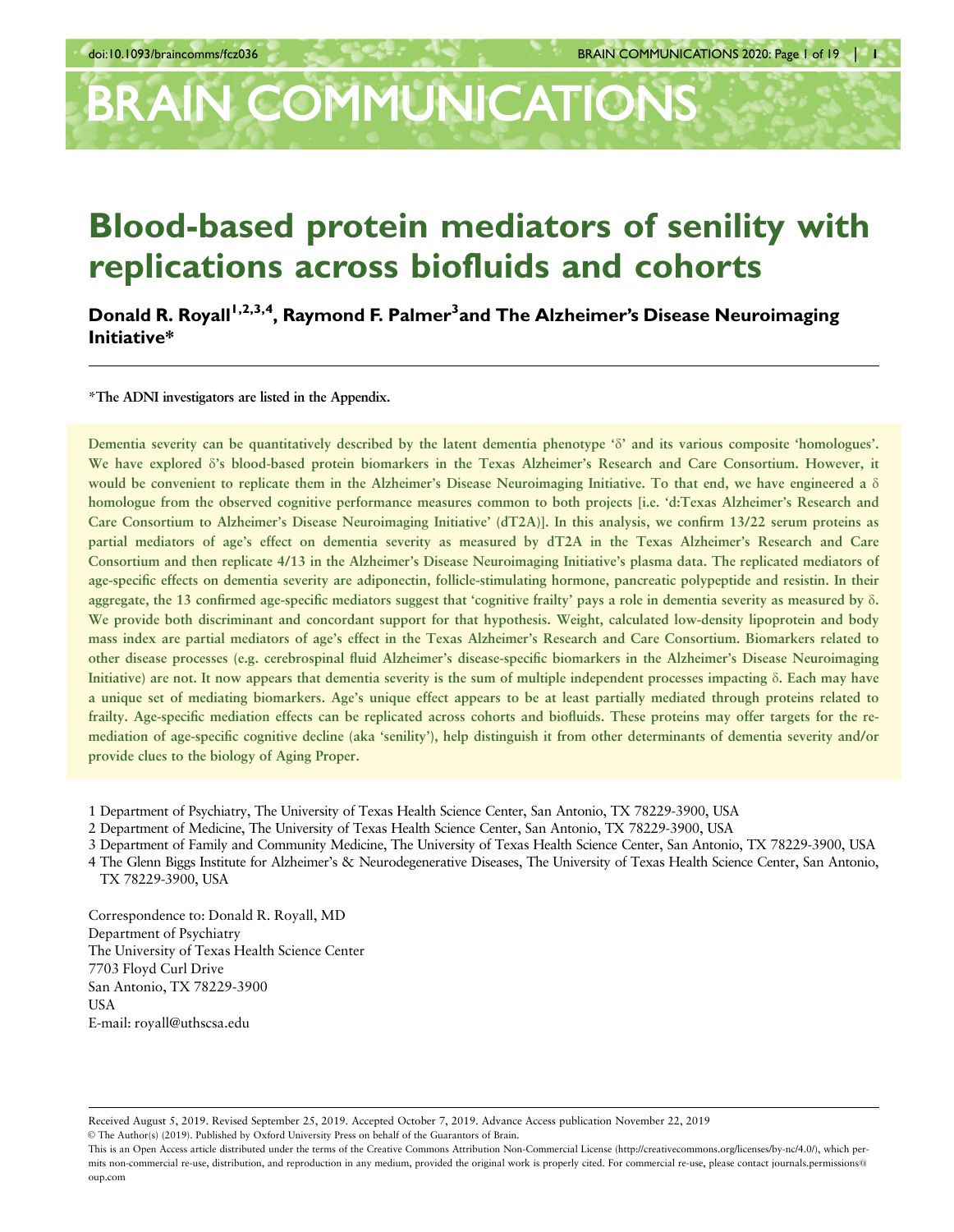Keywords: aging; cognition; dementia; g; intelligence

Abbreviations: ADNI = Alzheimer's Disease Neuroimaging Initiative; APN = adiponectin; APOE = apolipoprotein E; BMI = body mass index;  $CSF =$  cerebrospinal fluid; GDS = geriatric depression scale;  $IGF-1 =$  insulin-like growth factor-1; LDD = least detectable dose; MCI = mild cognitive impairment; MIMIC = Multiple Indicators Multiple Causes; MRI = magnetic resonance imaging;  $NC =$  normal controls; NHW = non-Hispanic white; PET = positron emission tomography; PPP = pancreatic polypeptide; RBM = Rules-Based Medicine; SAP = serum amyloid protein; TARCC = Texas Alzheimer's Research and Care Consortium

#### Graphical Abstract



## Introduction

Dementia's essential feature is a disruption of the 'cognitive correlates of functional status' (Royall et al.[, 2007](#page-14-0)). The assessment of those correlates can be approached by confirmatory factor analysis in a structural equation model framework (Royall et al.[, 2012\)](#page-14-0). Functional status appears to be linked to cognitive performance through Spearman's general intelligence factor g rather than through domain-specific cognitive abilities [\(Spearman,](#page-14-0) [1904](#page-14-0); [Royall and Palmer, 2014\)](#page-14-0). Using bifactor confirmatory factor analysis we can parse g into two orthogonal (unrelated) fractions: (i) the psychometric correlates of functional status (i.e.  $\delta$ ', for 'dementia') and (ii) g', i.e. residual variance in g that is empirically unrelated to instrumental activities of daily living. This approach divorces functionally salient cognitive impairment from cognitive impairment per se.

The latent variable  $\delta$  can be reified as a composite 'dscore' and applied to individuals as an omnibus dementia severity metric, i.e. a dementia-specific phenotype. As g is thought to contribute to all cognitive measures, it has proven feasible to construct  $\delta$  from a wide range of measures/batteries. So many batteries are available that we distinguish each embodiment as a  $\delta$  'homologue'. In genetics, a homologue is a gene descended from an ancestral gene in the same species and preserves the original's function.

All validated  $\delta$  homologues exhibit strong associations with dementia severity (e.g. as measured by the Clinical Dementia Rating Scale 'Sum of Boxes'; [Hughes](#page-13-0) et al., [1982](#page-13-0)) and achieve high areas under the receiver operating characteristic curve (ROC) for the discrimination of various dementias from normal controls (NC). Moreover,  $\delta$ appears to be agnostic to dementia's aetiology. Although it has a high area under the receiver operating characteristic curve to discriminate all-cause dementia from NC and cases of mild cognitive impairment (MCI) ([Gavett](#page-13-0) et al.[, 2015\)](#page-13-0),  $\delta$  cannot distinguish any two dementing conditions (John *et al.*[, 2016\)](#page-13-0).

We have been studying  $\delta$  homologues and their biomarkers in the Texas Alzheimer's Research and Care Consortium (TARCC). TARCC is a large  $(N \approx 3500)$ , well-characterized, ethnically diverse convenience sample with annual longitudinal follow-up [\(Waring](#page-15-0) et al., [2008](#page-15-0)). Age, APOE e4 and depressive symptoms are independently associated with  $\delta$  and may exert their dementing effects through it. Each of their associations is partially mediated by largely nonoverlapping panels of serum protein biomarkers suggesting that they reflect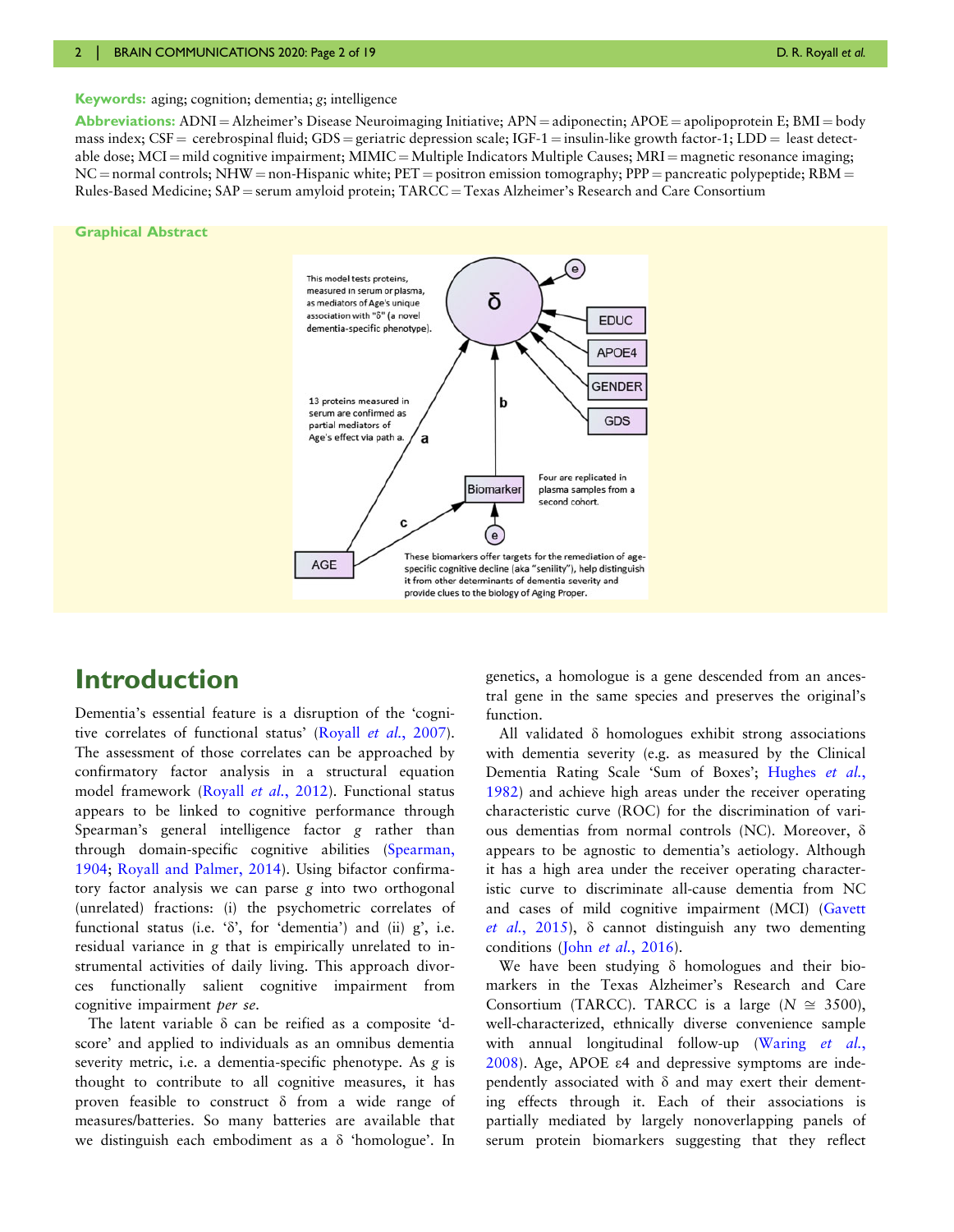Biomarker replications and the state of the state of the state of the BRAIN COMMUNICATIONS 2020: Page 3 of 19 | 3

independent dementing processes (Royall et al.[, 2016](#page-14-0),  $2017a, b$  $2017a, b$  $2017a, b$ ).

Age's effect was mediated by 22 proteins [\(Royall](#page-14-0) *et al.*, [2016\)](#page-14-0). Several were 'somatomedins' including insulin-like growth factor 1 (IGF-1) and IGF-binding protein 2 (IGF-BP2), which had the largest effect. In their aggregate, they implicate 'cognitive frailty' as the cause of age-specific functionally salient cognitive impairment (i.e. 'senility'). Frailty has traditionally been conceived as a strictly physical problem (Fried et al.[, 2001](#page-13-0)). Its cognitive aspects are largely unexplored. However, we have been able to show that a frailty index, comprising physical indicators, mediates the majority  $(51\%)$  of age's effect on  $\delta$  in a population-based cohort of elderly Mexican-Americans ([Palmer and Royall, 2019](#page-14-0)). Thus, cognitive frailty may be a dementing condition.

Although each risk factor's association with  $\delta$  is statistically weak to moderate, five proteins rationally selected by our method fully attenuate their 9-fold aggregate 5 year MCI conversion risk ([Royall and Palmer, 2019](#page-14-0)a). This suggests first that the protein mediators selected by our methods may offer treatment targets for individual dementia risks (i.e. by a personalized treatment approach) but second that these risk factors are independent dementia-specific processes and do not contribute to a single dementing illness (e.g. Alzheimer's disease) by any final common pathway.

Regardless, our findings await confirmation in other cohorts. To that end, we have developed the ability to replicate TARCC's biomarker findings in the Alzheimer's Disease Neuroimaging Initiative (ADNI). ADNI is a second large, well-characterized convenience sample created to test biomarker findings of relevance to Alzheimer's disease. As it happens, TARCC's methods were largely predicated on ADNI's. Both studies share a common subset of cognitive measures and a panel of  $\approx$ 100 blood-based biomarkers by a common vendor.

The 'TARCC to ADNI'  $\delta$  homologue (dT2A) was engineered from a common set of cognitive performance measures (Royall et al.[, 2019\)](#page-14-0). In TARCC, dT2A has been reported (i) to have excellent fit, (ii) to exhibit factor equivalence across random subsets of the sample, (iii) to be strongly correlated with dementia severity as measured by the Clinical Dementia Rating Scale and (iv) to exhibit an area under the receiver operating characteristic curve of 0.981 (0.976–0.985) for the discrimination between Alzheimer's disease (AD) and NC. In ADNI, dT2A also had excellent fit, correlated  $(r=0.96)$  with Clinical Dementia Rating Scale 'Sum of Boxes'  $(P < 0.001)$  and achieved an area under the receiver operating characteristic curve of 1.0 (0.995–1.00) for the discrimination of Alzheimer's disease from NC.

Both datasets have limitations that may hinder replications. All  $\delta$  homologues 'target' a measure of instrumental activities of daily living. TARCC used Lawton and Brody's instrumental activities of daily living index (IADL) [\(Lawton and Brody, 1969](#page-13-0)), but ADNI uses the

Functional Assessment Questionnaire (FAQ) [\(Pfeffer](#page-14-0) et al.[, 1982](#page-14-0)). While their biomarker panels were obtained from a common vendor, TARCC measures them in serum, while ADNI measures them in plasma. Some proteins on each study's panel are not available on the other's, and technical problems prevent the analysis of certain proteins in either sample.

On the other hand, each study has unique strengths. ADNI provides access to both structural neuroimaging and functional neuroimaging and so-called Alzheimer's disease-specific cerebrospinal fluid (CSF) biomarkers [e.g. amyloid beta 1–42 ( $\mathbf{A}\mathbf{\beta}_{1-42}$ ), total tau (t-tau) and phosphorylated tau (p-tau18)]. TARCC is an ethnically diverse cohort. Thirty-six percent of its participants are Mexican-Americans (MA).

We propose to replicate the previously reported mediation effects of 22 age-related serum proteins in ADNI. This will involve confirmations within TARCC across two  $\delta$  homologues with minimally overlapping cognitive batteries and replications across studies and two biofluids. We will also test several new mediators to provide both discriminant and concordant support for the hypothesis that age's unique effect on dementia severity as measured by  $\delta$  is mediated via frailty and not by plausible alternative aetiologies (e.g. diabetes mellitus or Alzheimer's disease). We predict that weight and body mass index (BMI) will mediate age's effect, but neither haemoglobin A1c (HgbA1c) nor Alzheimer's disease-specific CSF biomarkers (in ADNI) (etc.). We also predict that treatment with acetylcholinesterase inhibitors will mediate age's effect, as it has been reported to lower serum resistin levels [\(Satapathy](#page-14-0) et al., 2011), which have in turn been found to be elevated in Alzheimer's disease patients ([Kizilarslano](#page-13-0)ğlu et al.[, 2015\)](#page-13-0), confirmed to show a dose-dependent association with clinical diagnoses in TARCC [\(Royall and Palmer, 2019](#page-14-0)b) and have been identified by us as a mediator of both age's and depression's independent effects on  $\delta$  (in mutually adjusted models; Royall et al.[, 2016](#page-14-0), [2017](#page-14-0)b).

## Materials and methods

#### **Subjects**

This is a secondary analysis of data collected by TARCC and ADNI. Informed consent was obtained from all participants (or their legally authorized proxies) before data collection, and both studies were approved by their respective Institutional Review Boards. Because ADNI has few Hispanic subjects, and because ethnicity moderates the association between multiple serum proteins and  $\delta$  in TARCC [\(Royall and Palmer, 2015](#page-14-0), 2016), we restricted this analysis to non-Hispanic whites (NHW).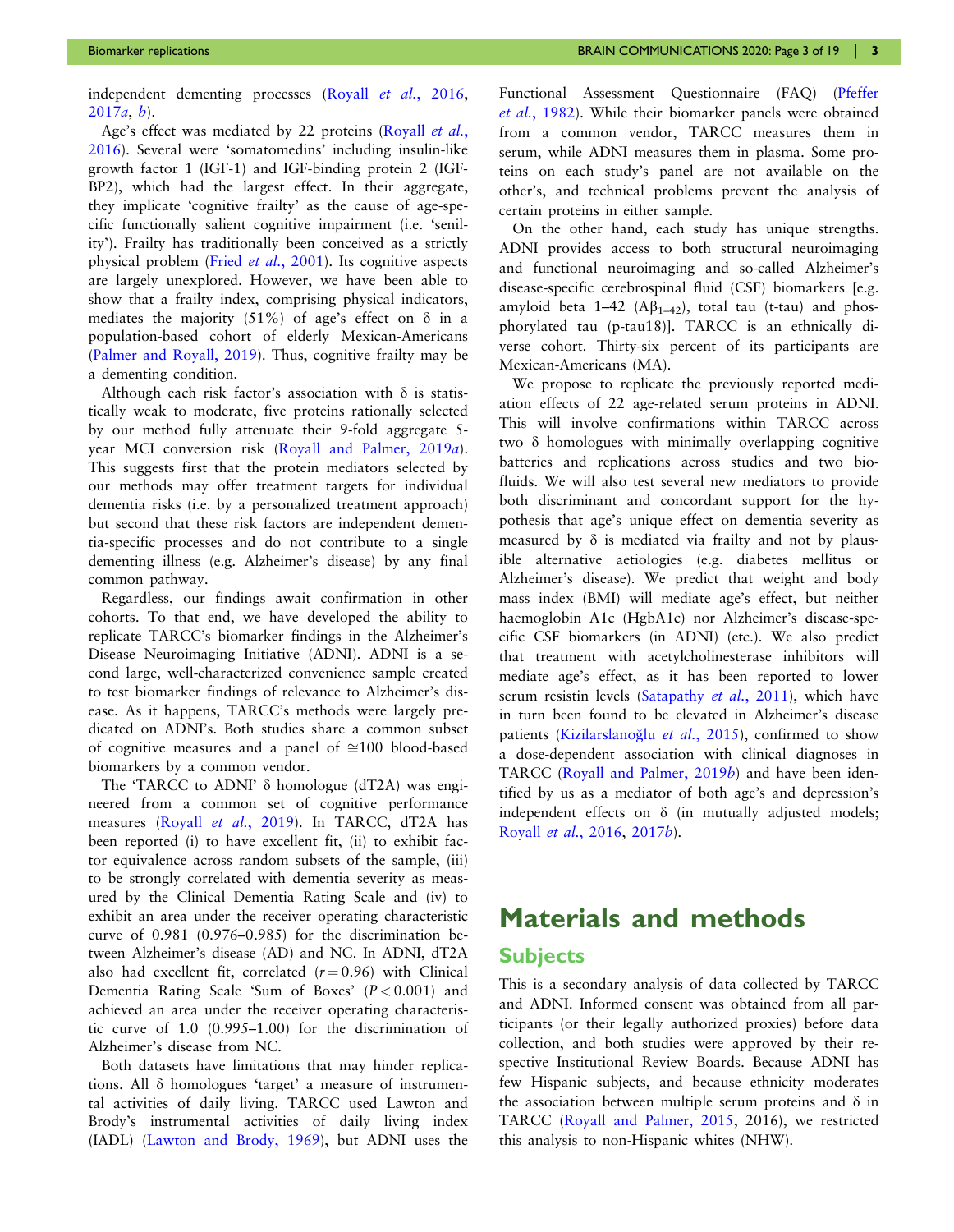#### Texas Alzheimer's Research and Care Consortium

TARCC is a longitudinally followed convenience sample of elderly volunteers recruited from five Texas medical schools ([Waring](#page-15-0) et al., 2008). Each participant underwent a standardized annual examination that included a medical evaluation, neuropsychological testing and clinical interview. Categorical clinical diagnoses of 'Alzheimer's disease', 'MCI' and 'NC' were established through consensus. The diagnosis of Alzheimer's disease was based on National Institute for Neurological Communicative Disorders and Stroke-Alzheimer's Disease and Related Disorders Association criteria [\(McKhann](#page-14-0) et al., 1984). Consensus-based clinical diagnoses of 'MCI' were based on all available clinical data. Although TARCC is an ethnically diverse cohort, only NHW participants  $(N = 2551)$ were included in this analysis.

### Alzheimer's Disease Neuroimaging Initiative

ADNI data were obtained from the ADNI database (adni.loni.usc.edu). The ADNI was launched in 2003 as a public–private partnership, led by Principal Investigator Michael W. Weiner, MD ([Weiner and Veitch, 2015\)](#page-15-0). The primary goal of ADNI has been to test whether serial magnetic resonance imaging (MRI), positron emission tomography (PET), other biological markers and clinical and neuropsychological assessment can be combined to measure the progression of MCI and early Alzheimer's disease.

The initial 5-year study, ADNI-1, enrolled cognitively normal, MCI and Alzheimer's disease cases. Subsequent studies (ADNI-GO and ADNI-2) added early- and late-MCI cohorts. ADNI has provided a framework for similar initiatives worldwide, including TARCC. Only ADNI's NHW participants were included  $(N = 1668)$ .

#### Clinical variables

#### dT2A

dT2A's construction and validation have been recently reported (Royall et al.[, 2019\)](#page-14-0). Its cognitive indicators were limited to observed measures that are common to both TARCC and ADNI, including the Boston Naming Test (BNT) ([Kaplan et al., 1983\),](#page-13-0) Category Fluency (Animals) [\(Morris](#page-14-0) et al., 1989), Logical Memory I and II [\(Wechsler, 1997](#page-15-0)), the Mini–Mental State Examination [\(Folstein](#page-13-0) et al., 1975), and Trail-Making Test Part B [\(Reitan, 1958](#page-14-0)).

dT2A's target indicators. o In TARCC, we used informant-

rated instrumental activities of daily living [\(Lawton and](#page-13-0) [Brody, 1969](#page-13-0)) as dT2A's target indicator. The Functional Assessment Questionnaire (Pfeffer et al.[, 1982\)](#page-14-0) was used in ADNI. It is commonly used in dementia evaluations (Juva et al.[, 1997;](#page-13-0) Teng et al.[, 2010](#page-14-0)). Other investigators

have employed Functional Assessment Questionnaire as the target of a  $\delta$  homologue (Gavett *et al.*[, 2015;](#page-13-0) [John](#page-13-0) et al.[, 2016](#page-13-0)).

#### Observed clinical measures

Observed clinical measures are often used as covariates or to provide external validation. The following measures are available in both TARCC and ADNI.

Self (informant)-reported age and gender are self-explanatory. Education was coded as a continuous measure of subject/informant reported years of formal education.

The Clinical Dementia Rating Scale 'Sum of Boxes' [\(Hughes](#page-13-0) et al., 1982): the Clinical Dementia Rating Scale is used to evaluate dementia severity. The rating assesses the patient's cognitive ability to function in six domains—memory, orientation, judgement and problem solving, community affairs, home and hobbies and personal care. Information is collected during an interview with the patient and their caregiver  $(15 \text{ min})$ .

Geriatric depression scale (GDS): depressive symptoms were assessed in both studies by the GDS ([Sheikh and](#page-14-0) [Yesavage, 1986](#page-14-0); [Maixner et al., 1995\).](#page-13-0) GDS scores range from 0 to 30. Higher scores are worse. The GDS is valid in demented persons (Burke et al.[, 1989\)](#page-13-0).

#### Apolipoprotein E genotyping

APOEe4 burden was coded zero—two, based on the number of e4 alleles. TARCC's APOE genotyping was conducted by the Ballantyne Lab at the Baylor College of Medicine in Houston Texas using standard polymerase chain reaction methods (Koch et al.[, 2002\)](#page-13-0). ADNI's APOE genotyping was performed on DNA extracted from peripheral blood cells and processed by the University of Pennsylvania AD Biofluid Bank Laboratory, as previously described (Saykin et al.[, 2010\)](#page-14-0).

#### Mediating variables

Blood-based protein biomarkers from both studies were tested as mediators of age's association with dT2A. Both studies obtained a highly reduplicative panel of bloodbased protein biomarkers  $(N = 120)$  via a multiplexed immunoassay (i.e. the human multi-analyte profile) processed in by a common vendor [i.e. Rules-Based Medicine (RBM) of Austin, TX, USA]. A complete listing of the biomarkers offered by the human multi-analyte profile panel is available at [http://www.myriadrbm.com/products](http://www.myriadrbm.com/products-services/humanmap-services/humanmap/)[services/humanmap-services/humanmap/](http://www.myriadrbm.com/products-services/humanmap-services/humanmap/) (4 December 2019, date last accessed).

#### Blood-based biomarker methods

All RBM analyses were run in duplicate, and data were discarded when the duplicate values differed by >5%. All values recorded by RBM as 'LOW' were recorded and analysed. If  $>50\%$  of the samples for a given analyte were recorded as 'LOW', all readings for that analyte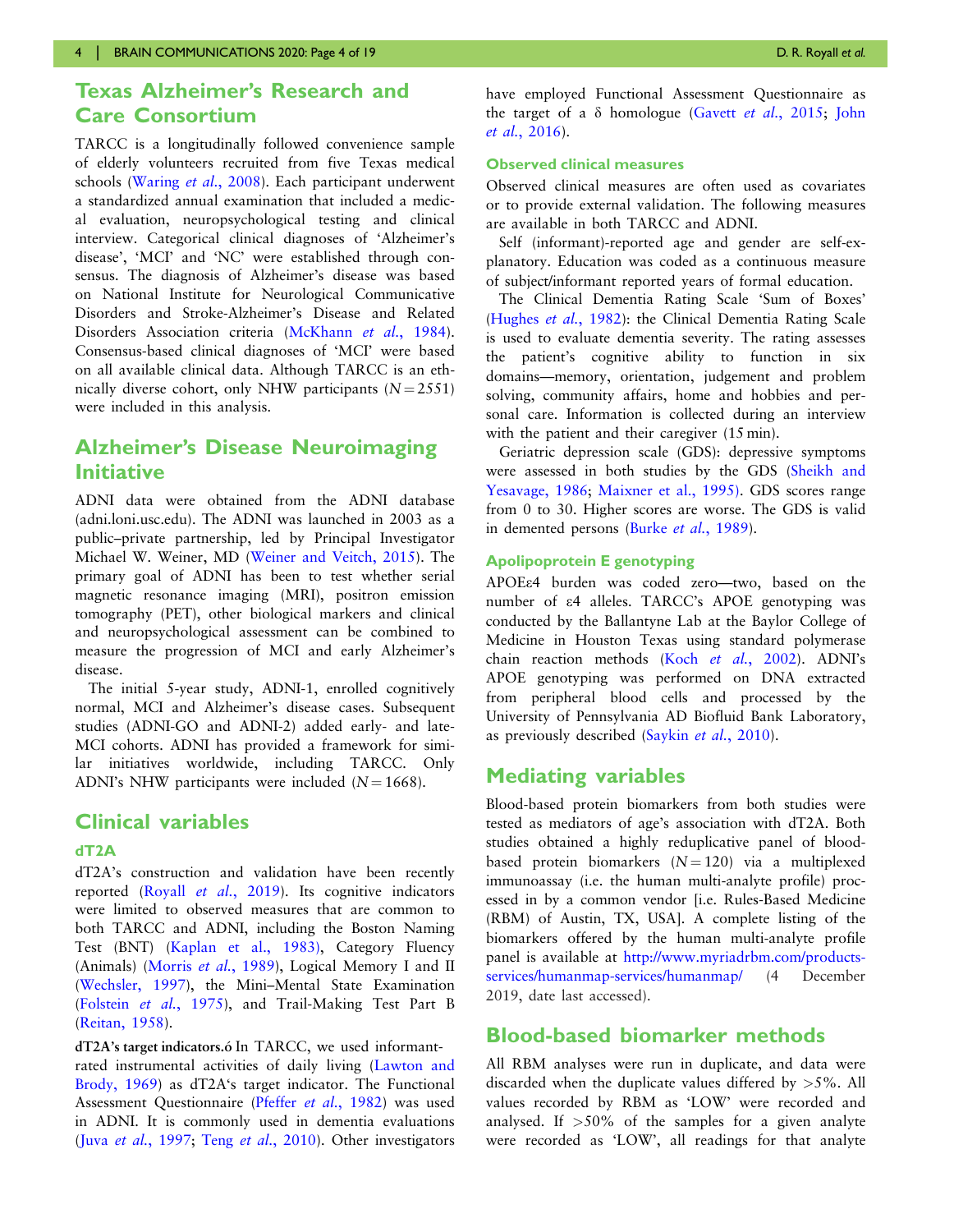were dropped. If <50% of the analytes were recorded as 'LOW', the LOW values were recorded as the least detectable dose divided by two. Some proteins in the human multi-analyte profile panel are not available to TARCC, ADNI or both.

Raw biomarker data from both studies were inspected to ascertain their normality. Data points beyond 3.0 standard deviations about the mean were labelled as 'outliers' and deleted. Logarithmic transformation was used to normalize highly skewed distributions. The data were then standardized, within each dataset, to a mean of zero and unit variance.

#### Other mediators

Other variables of interest were tested as potential mediators of age's association with dT2A. Some (e.g. BMI) were chosen to provide construct validity for the hypothesis that age's effect on dementia severity is mediated through cognitive 'frailty'. Others (e.g. HgbA1c) were chosen to provide discriminant validity. Some variables were selected from TARCC while others were available only in ADNI.

#### Texas Alzheimer's Research and Care Consortium mediators

Serum cholesterol, C-peptide, homocysteine, HgbA1c, high-density lipoprotein, low-density lipoprotein (calculated), lipoprotein-associated phospholipase A2 and triglycerides were obtained from the Ballantyne Lab. HgbA1c was measured in whole blood by the turbidimetric inhibition immunoassay. Homocysteine was measured in serum using the recombinant enzymatic cycling assay (i.e. Roche Hitachi 911).

Height and weight were obtained at all TARCC sites, and BMI was calculated from those variables. The presence of diabetes mellitus, hyperlipidaemia and/or hypertension were obtained from the subject or their informant and coded dichotomously. The duration of smoking exposure was obtained from the subject or their informant and coded continuously.

## Alzheimer's Disease Neuroimaging Initiative mediators

CNS structural and functional neuroimaging biomarkers and certain 'Alzheimer's disease-specific' biomarkers measured in CSF were tested as potential mediators of age's association with dT2A in ADNI.

#### Imaging biomarkers

#### Magnetic resonance imaging data

The participants underwent a standardized 1.5-T MRI protocol [\(www.loni.ucla.edu/ADNI/Research/Cores/index.](http://www.loni.ucla.edu/ADNI/Research/Cores/index.shtml) [shtml](http://www.loni.ucla.edu/ADNI/Research/Cores/index.shtml) (4 December 2019, date last accessed)), which included 2 T1-weighted MRI scans using a sagittal volumetric magnetization prepared rapid gradient echo sequence with the following acquisition parameters: echo time 4 ms, repetition time 9 ms, flip angle  $8^\circ$  and acquisition matrix size  $256 \times 256 \times 166$  in the x-, y- and zdimensions with a nominal voxel size of  $0.94 \times 0.94 \times 1.2$ mm<sup>3</sup>. Only one of the magnetization prepared rapid gradient echo sets was used for the analysis. The ADNI MRI quality control centre at the Mayo Clinic selected the magnetization prepared rapid gradient echo image with higher quality and corrected for system-specific image artefacts, as described in Jack et al. [\(2008\).](#page-13-0) Further details are described in [Wyman](#page-15-0) et al. (2013).

#### 18F-Fluorodeoxyglucose positron emission tomography imaging data

All fluorodeoxyglucose PET scans were acquired using ADNI's standardized fluorodeoxyglucose PET acquisition protocols. Raw PET data were uploaded to the University of Michigan for preprocessing to correct for differences in the PET scanners used across ADNI sites. During preprocessing, each of the 5-min emission frames acquired in every scan were co-registered and then averaged to the first frame. The image was then reoriented such that the anterior–posterior axis of the subject ran parallel to the anterior commissure–posterior commissure line and interpolated onto a uniform  $60 \times 160 \times 96$  voxel image grid, with 1.5-mm cubic voxels [\(http://adni.loni.](http://adni.loni.usc.edu/methods/pet-analysis/pre-processing) [usc.edu/methods/pet-analysis/pre-processing](http://adni.loni.usc.edu/methods/pet-analysis/pre-processing) (4 December 2019, date last accessed)). Finally, a subject-specific mask was applied for intensity normalization (where average in the mask was one). Further details are described in Jagust et al. [\(2010\)](#page-13-0).

#### Cerebrospinal fluid biomarkers

CSF was collected from the lower spine by lumbar puncture after an overnight fast as described in the ADNI procedures manual ([www.adni-info.org\)](http://www.adni-info.org). In brief, CSF was transferred in polypropylene tubes on dry ice within 1 h after collection and shipped overnight to the ADNI Biomarker Core laboratory at the University of Pennsylvania Medical Center.  $A\beta_{1-42}$ , t-tau and p-tau18 were measured in each aliquot using the multiplex xMAP Luminex platform (Luminex Corp, Austin, TX, USA) with Innogenetics (INNO-BIA AlzBio3; Ghent, Belgium) immunoassay kit-based reagents. Full details of ADNI baseline CSF biomarker measurements are provided by Shaw et al. [\(2009\)](#page-14-0).

#### Statistical analyses

These analyses were conducted in the NHW subset of TARCC's most recent dataset  $(N = 2551)$  and in a combined sample of ADNI-1, ADNI-2 and ADNI-GO data  $(N = 1668)$ .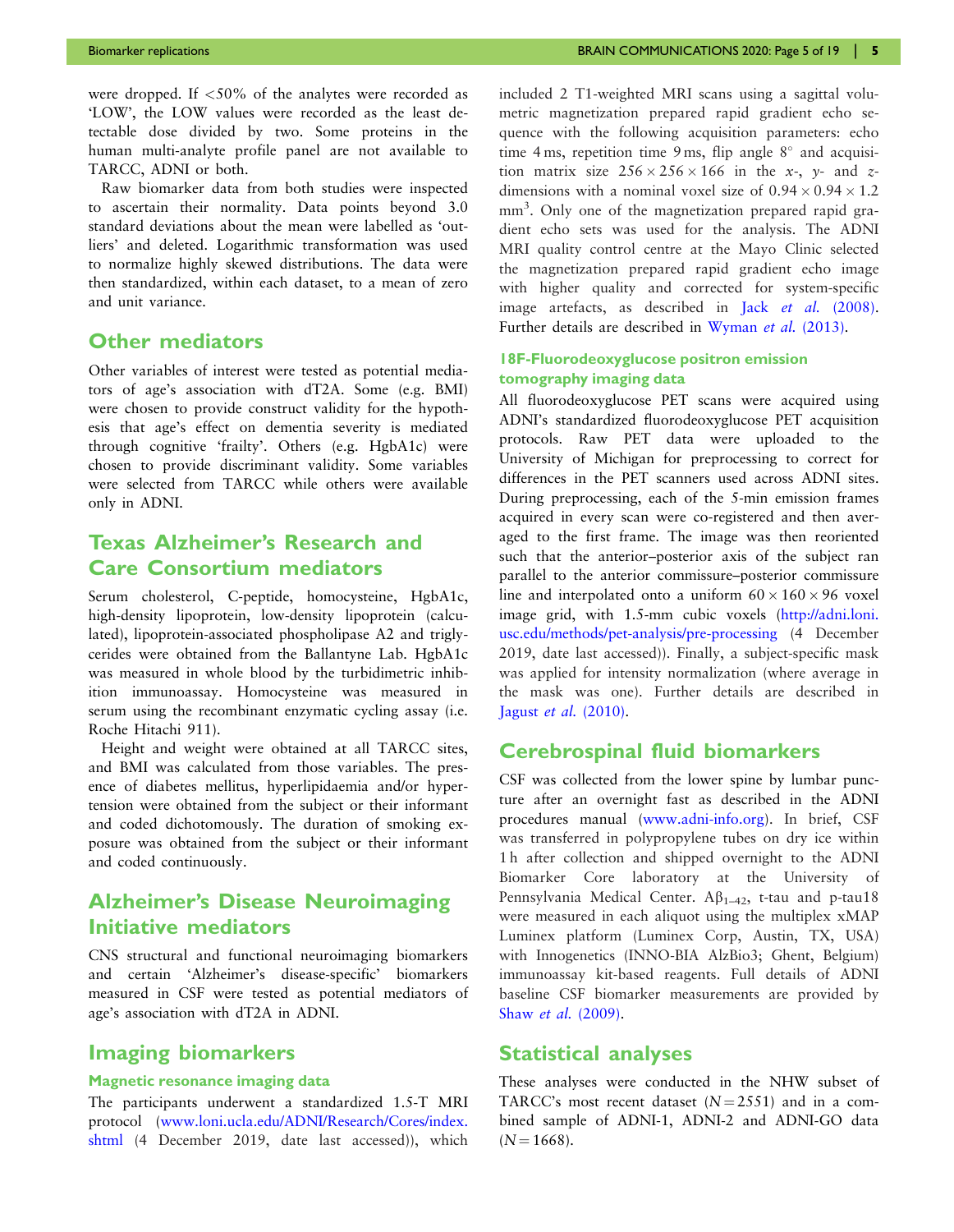<span id="page-5-0"></span>The analysis was performed using Analysis of Moment Structures software ([Arbuckle, 2006\)](#page-13-0). The maximum likelihood estimator was chosen for these models. Covariances between the residuals were allowed to be estimated if they were significant and improved model fit.

#### Analysis sequence

We used the 'TARCC to ADNI'  $\delta$  homologue (dT2A) as previously described (Royall et al.[, 2019\)](#page-14-0). dT2A was constructed from baseline data using unadjusted indicators.

First, we constructed Multiple Indicators Multiple Causes (MIMIC) models (Muthén, 1979) of age's effect on cognitive performance. By that approach, the latent dT2A construct acted as a mediator of age's direct effects on dT2A's observed indicators. The MIMIC model thereby distinguishes age's direct effects on individual cognitive measures from its  $\delta$ -specific indirect effects on all of them. Only age's  $\delta$ -related effects are likely to be disabling and therefore potentially 'dementing'.

Next, we converted age's association with dT2A in the MIMIC model into the 'direct' effect (i.e. 'path a') of a mediation model by introducing an observed biomarker (Fig. 1). Path 'a' represents age's direct association with dT2A. Path 'b' represents the proposed mediator's independent effect on dT2A. Because these models were hypothesis driven, no Bonferroni correction was applied. Path 'c' represents age's effect on the proposed mediator. When both paths b and c are significant, the mediator's effect on age's direct association can be calculated by MacKinnon's method ([MacKinnon, 1994](#page-13-0)).

Age's effect by path a and indirect effect via paths c–b were adjusted for APOE e4 burden, education, gender and depressive symptoms (i.e. variables previously shown to exert age-independent effects on  $\delta$ ). We restricted this analysis to NHW only. Gender had no significant effect on  $\delta$  in TARCC's NHW, and so it was omitted from TARCC's model (to improve fit).

TARCC's RBM biomarkers are known to exhibit significant batch effects. In the past, we have adjusted each TARCC biomarker with dichotomous dummy variables coding batch. However, in this analysis, batch effects were assumed to be a source of 'systematic' error and were adjusted by the introduction of a latent 'BIAS' variable, indicated by the proposed mediator and multiple other proteins (i.e. cluster of differentiation 40, fibrinogen, ferritin, human C–C motif chemokine-4, immunoglobulin E, macrophage inflammatory protein 1a, macrophage inflammatory protein 1 $\beta$  and prostatic acid phosphatase). The latter biomarkers were chosen for their lack of associations with either age or  $\delta$  in TARCC (when measured in serum; Royall *et al.*[, 2016](#page-14-0)). The same proteins, measured in plasma, were used as indicators of a BIAS construct in ADNI. The BIAS variable should also account for biofluid-specific measurement bias across studies, as that too is a systematic source of variance across all protein biomarkers. The BIAS construct and its



Figure 1 Fully adjusted MIMIC mediation model of serum resistin as a mediator of age's unique association with the latent dT2A homologue in TARCC. Age's association with the bifactor dT2A  $\delta$  homologue is being partially mediated by serum resistin in TARCC's NHW sample  $(N = 2251)$  independently of age's direct effects on individual cognitive performance measures. Gender had no significant independent association with dT2A and was omitted from the model. AGE is correlated to EDUC, APOE4, GENDER and GDS (paths not shown). EDUC is also correlated with e8. Statistically significant structural paths of interest are in bold. Animals  $=$  animal naming; BNT  $=$  Boston Naming Test; CHI  $SQ =$  chi square; CD40 = cluster of differentiation 40; CFI = comparative fit index;  $EDUC =$  education (years);  $FIB =$  fibrinogen;  $FRTN =$  ferritin; HCC4  $=$  human C–C motif chemokine-4; IADL  $=$ instrumental activities of daily living;  $lgE = immunoglobulin E; LMI$  $=$  Wechsler Logical Memory immediate recall; LMII  $=$  Wechsler Logical Memory delayed recall; MIP-1 $a =$  macrophage inflammatory protein  $1$  alpha; MIP-1b = macrophage inflammatory protein  $1$  $beta$ ; MMSE = Mini–Mental State Examination; PAP = prostatic acid  $phosphate; RMSEA = root-mean-square evaluate *ax* is a system.$ Trails  $B =$  Trail-Making Test Part B.

indicators were dropped from models that tested non-protein mediators.

#### Missing data

We used full information maximum likelihood methods to address missing data. Full information maximum likelihood uses the entire observed data matrix to estimate parameters with missing data. In contrast to listwise or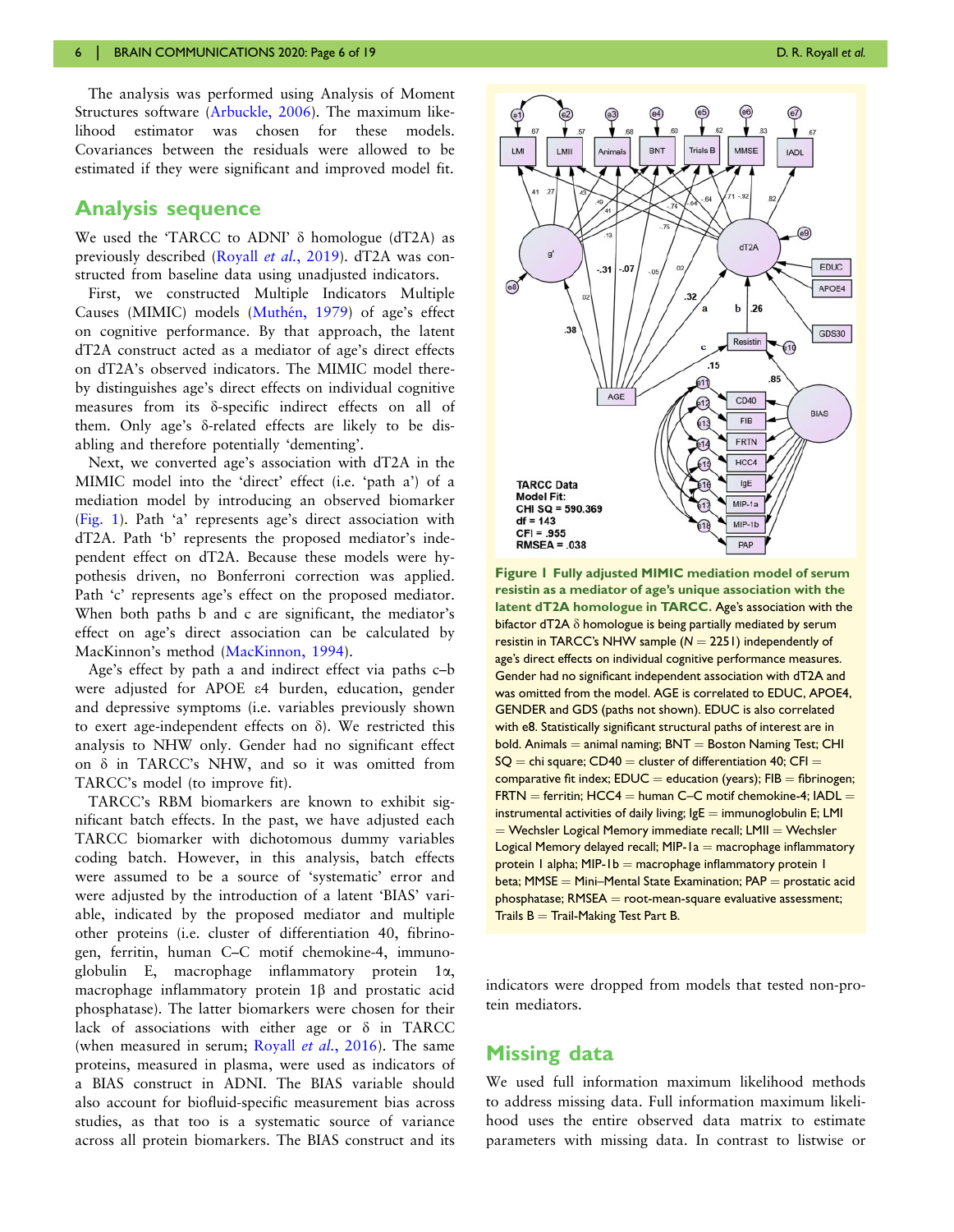pairwise deletion, full information maximum likelihood yields unbiased parameter estimates and preserves the overall power of the analysis [\(Schafer and Graham,](#page-14-0) [2002;](#page-14-0) [Graham, 2009](#page-13-0)).

#### Fit indices

The validity of structural models was assessed using two common test statistics. A non-significant chi square signifies that the data are consistent with the model [\(Bollen](#page-13-0) [and Long, 1993](#page-13-0)). The ratio of the chi square to the degrees of freedom in the model is also of interest. A chi square/degrees of freedom ratio of  $\lt$ 5.0 suggests an adequate fit to the data [\(Wheaton](#page-13-0) et al., 1977). The comparative fit index, with values ranging from 0 to 1, compares the specified model with a model of no change ([Bentler, 1990](#page-13-0)). Comparative fit index values <0.95 suggest model misspecification. Values  $\geq 0.95$  indicate adequate to excellent fit. A root-mean-square error of approximation of  $\leq 0.05$  indicates a close fit to the data, with models <0.05 considering as 'good' fit and models up to 0.08 considering as 'acceptable' [\(Browne and](#page-13-0) [Cudeck, 1993](#page-13-0)). All three fit statistics should be simultaneously considered to assess the adequacy of the models to the data.

#### Data availability

The data underlying the results presented in the study are available from TARCC and ADNI. Requests for TARCC data should be made to [http://www.txalzresearch.org/re](http://www.txalzresearch.org/research/) [search/](http://www.txalzresearch.org/research/) (4 December 2019, date last accessed). Requests for ADNI data should be made to [adni.loni.usc.edu](http://adni.loni.usc.edu).

## **Results**

Descriptive statistics is presented for two cohorts in Table 1 and by diagnoses in [Table 2](#page-7-0) (TARCC) and [Table 3](#page-7-0) (ADNI). The cohorts differed significantly on all measures. ADNI has a relatively high fraction of MCI cases, which were recruited explicitly into ADNI-2 and ADNI-GO. TARCC has a much higher prevalence of Mexican-American participants.

Technical issues precluded the testing of 6/22 proteins in ADNI. We can assume that  $>50\%$  of those analytes' samples were reported to be 'LOW' by RBM. We had no access to the unprocessed biomarker data and could not determine how many samples were removed from each cohort because their duplicate values differed by  $>5\%$ , or because they were assessed as 'outliers' prior to analysis. However, an upper bound for these issues can be estimated by the number of cases with missing data when biomarker data were available and cannot have been more than  $123/886 = 13.9\%$  (i.e. for the unconfirmed biomarker glutathione S-transferase in TARCC). No data were missing in ADNI's  $(N = 566)$  samples. The eight discordant confirmed biomarkers, i.e. angiopoetin-2N,

| Table I Descriptive statistics by sample (raw scores ex- |  |  |  |
|----------------------------------------------------------|--|--|--|
| cept where indicated)                                    |  |  |  |

|                                       | <b>TARCC NHW</b><br>$(N = 2251)$ | <b>ADNI NHW</b><br>$(N = 1668)$ |
|---------------------------------------|----------------------------------|---------------------------------|
| Alzheimer's disease<br>cases, $n$ $%$ | 1100(49.7)                       | 342 (19.7)                      |
| MCI cases, $n$ $%$                    | 395 (17.8)                       | 978 (56.3)                      |
| $NC, n (\%)$                          | 718(32.4)                        | 417(24.8)                       |
| Gender, female, n (%)                 | 1288(57.2)                       | 919(55.1)                       |
|                                       | Mean (SD)                        | Mean (SD/d1)                    |
| Age                                   | 73.1 (8.96)                      | 73.8 (7.2/0.09**)               |
| Education                             | 15.1(2.78)                       | $15.9(2.9/0.28**)$              |
| <b>MMSE</b>                           | 25.2(5.04)                       | $27.2(2.7/0.49**)$              |
| <b>Animals</b>                        | 14.4(6.04)                       | $17.2 (5.9/0.47**)$             |
| <b>BNTa</b>                           | 9.2(4.19)                        | 26.1(4.51/b)                    |
| <b>CDR-SB</b>                         | 3.1(3.59)                        | $1.6(1.8/0.53**)$               |
| <b>GDS</b>                            | 4.9(4.10)                        | $1.4(1.4/1.14**)$               |
| LMI                                   | 7.7(4.43)                        | $9.3(4.8/0.35**)$               |
| LMII                                  | 7.5(4.75)                        | $7.1(5.3/0.08**)$               |
| <b>Trails B</b>                       | 8.0(4.08)                        | 122.2(75.8/c)                   |

 $d1 =$  Cohen's d versus TARCC. Animals  $=$  animal naming; BNT  $=$  Boston Naming Test;  $CDR-SB =$  Clinical Dementia Rating scale 'Sum of Boxes'; LMI  $=$  Wechsler Logical Memory immediate recall;  $LMII = Wechsler$  Logical Memory delayed recall;  $MA = Mexican-American$ ; MMSE  $=$  Mini–Mental State Examination; SD  $=$  standard deviation; Trails  $B =$  Trail-Making Test Part B.

a Scaled scores.

b TARCC uses 30-item BNT, and ADNI uses 60-item BNT.

c TARCC uses scale scores, and ADNI uses in seconds.

 $*$  $P$  < 0.001.

creatinine kinase-MB, epidermal growth factor receptor 1, FAS, plasminogen activator inhibitor type 1, serum amyloid protein (SAP), thyroxine-binding globulin, and von Willebrand factor had no more than  $15/886 = 1.7\%$  missing values (i.e. for creatinine kinase-MB) in TARCC.

Age was significantly associated with dT2A in both cohorts (TARCC:  $r = 0.36$ ,  $P < 0.001$ ); ADNI:  $r = 0.16$ ,  $P < 0.001$ ) (by unadjusted path a). All mediation models had acceptable fit (e.g. resistin; [Figs 1](#page-5-0) and [2](#page-8-0)). Significant mediation effects were found for 13/22 of TARCC's serum proteins ([Table 4](#page-9-0)). Of the 16 potential mediators available in ADNI, significant mediation effects were found for four including adiponectin (APN;  $Z = 2.32$ ,  $P = 0.02$ ; 12.0%), FSH (FHS;  $Z = 2.21$ ,  $P = 0.03$ ; 8.2%), pancreatic polypeptide (PPP;  $Z = 2.00$ ,  $P = 0.05$ ; 14.2%) and resistin  $(Z = 2.01, P = 0.04; 8.3\%)$ . All mediation effects in both cohorts were partial, ranging from 3.3% (creatinine kinase-MB in TARCC) to 32.8% (IGF-binding protein 2 in TARCC). Near significant mediation effects were observed for plasma complement 3 ( $Z = -1.82$ ,  $P = 0.07$ ) and thyroxine-binding globulin ( $Z = -1.83$ ,  $P = 0.07$ ) in ADNI.

ADNI also confirmed that 6/22 proteins were not likely to be mediators of senile cognitive decline in TARCC, at least in NHW. In every case, both models agreed which path (b or c) remained significant and which did not. In half of the cases (3/6), the proposed mediator was related to age but not to  $\delta$  (in NHW) (i.e. complement 3, glutathione S-transferase and thyroxine-binding globulin). IGF-1, myoglobin and von Willebrand factor were related to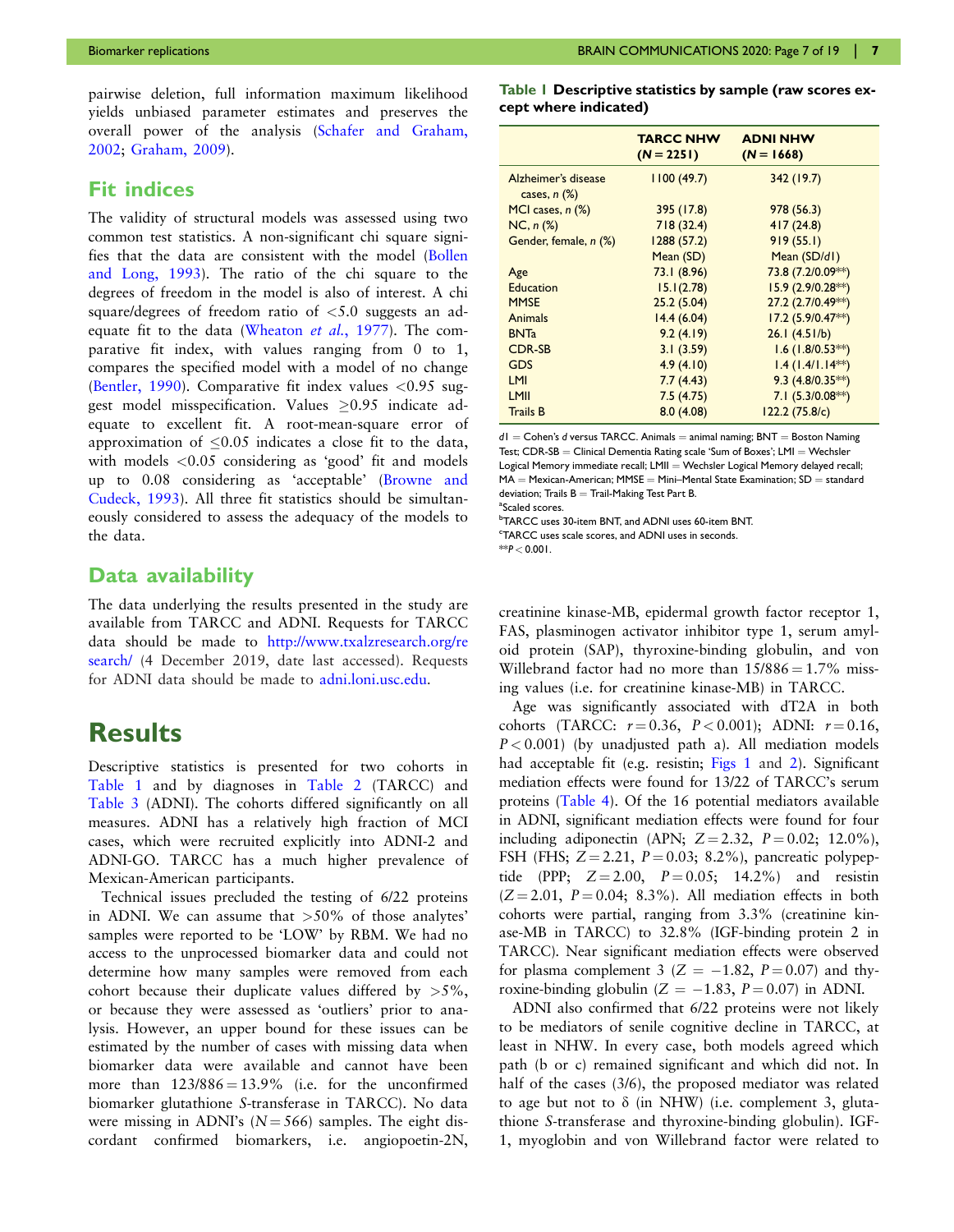#### <span id="page-7-0"></span>Table 2 Descriptive statistics by diagnosis (TARCC)

|                    | <b>TARCC total NHW sample</b><br>$(N = 2251)$ , mean (SD) | <b>TARCC NHW Alzheimer's</b><br>disease $(N = 1100)$ , mean $(SD)$ | <b>TARCC NHW MCI</b><br>$(N = 395)$ , mean (SD) | <b>TARCC NHW controls</b><br>$(N = 718)$ , mean (SD) |
|--------------------|-----------------------------------------------------------|--------------------------------------------------------------------|-------------------------------------------------|------------------------------------------------------|
| Gender, female (%) | 57.2                                                      | 54.8                                                               | 51.9                                            | 63.9                                                 |
| Age                | 73.1 (8.97)                                               | 75.46(8.51)                                                        | 72.4(8.54)                                      | 69.8(8.81)                                           |
| Education          | 15.1(2.79)                                                | 14.75(2.95)                                                        | 14.9(2.59)                                      | 15.6(2.54)                                           |
| <b>MMSE</b>        | 25.2(5.04)                                                | 21.68(4.87)                                                        | 27.5(2.15)                                      | 29.3(0.97)                                           |
| <b>Animals</b>     | 14.3(6.05)                                                | 10.40(4.28)                                                        | 15.8(5.52)                                      | 19.6(3.90)                                           |
| BNT <sup>a</sup>   | 9.2(4.19)                                                 | 6.88(3.55)                                                         | 10.0(3.43)                                      | 12.4(3.11)                                           |
| <b>CDR-SB</b>      | 3.1(3.59)                                                 | 5.82(3.29)                                                         | 1.3(0.98)                                       | 0.0(0.08)                                            |
| GDS30              | 4.9(4.08)                                                 | 5.59(4.20)                                                         | 5.6(4.43)                                       | 3.3(3.21)                                            |
| <b>LMI</b>         | 7.7(4.43)                                                 | 4.42(2.65)                                                         | 8.3(3.01)                                       | 12.3(2.68)                                           |
| <b>LMII</b>        | 7.5(4.75)                                                 | 3.88(2.53)                                                         | 8.2(3.21)                                       | 12.6(2.71)                                           |
| Trails $B(s)$      | 8.0(4.08)                                                 | 5.34(3.37)                                                         | 9.1(3.03)                                       | 11.3(2.53)                                           |

Animals = animal naming; BNT = Boston Naming Test; CDR-SB = Clinical Dementia Rating scale 'Sum of Boxes'; LMI = Wechsler Logical Memory immediate recall; LMII = Wechsler Logical Memory delayed recall; MA = Mexican-American; MMSE = Mini-Mental State Examination; SD = standard deviation; Trails B = Trail-Making Test Part B. a TARCC uses 30-item BNT.

#### Table 3 Descriptive statistics by diagnosis (ADNI)

|                    | <b>ADNI total NHW sample</b><br>$(N = 1668)$ , mean (SD) | <b>ADNI NHW Alzheimer's disease</b><br>$(N = 342)$ , mean (SD) | <b>ADNI NHW MCI<sup>a</sup></b><br>$(N = 978)$ , mean (SD) | <b>ADNI NHW controls</b><br>$(N = 417)$ , mean (SD) |
|--------------------|----------------------------------------------------------|----------------------------------------------------------------|------------------------------------------------------------|-----------------------------------------------------|
| Gender, female (%) | 55.1                                                     | 44.7                                                           | 42.8                                                       | 49.9                                                |
| Age                | 73.8(7.19)                                               | 75.03 (7.79)                                                   | 72.91 (7.42)                                               | 74.76 (5.73)                                        |
| <b>Education</b>   | 15.91(2.86)                                              | 15.18(2.99)                                                    | 16.00(2.82)                                                | 16.28(2.73)                                         |
| <b>MMSE</b>        | 27.17(2.67)                                              | 23.22(2.07)                                                    | 27.75(1.81)                                                | 29.07(1.12)                                         |
| <b>Animals</b>     | 17.15(5.93)                                              | 12.25(4.98)                                                    | 17.39(5.22)                                                | 20.60(5.50)                                         |
| BNT <sup>b</sup>   | 25.97(4.51)                                              | 22.24(6.05)                                                    | 26.43(3.68)                                                | 27.94(2.66)                                         |
| <b>CDR-SB</b>      | 1.64(1.79)                                               | 4.39(1.67)                                                     | 1.36(0.95)                                                 | 0.03(0.13)                                          |
| GDS30              | 1.42(1.40)                                               | 1.65(1.44)                                                     | 1.63(1.41)                                                 | 0.75(1.12)                                          |
| <b>LMI</b>         | 9.28(4.83)                                               | 4.08(2.80)                                                     | 9.10(3.91)                                                 | 13.98(3.25)                                         |
| <b>LMII</b>        | 7.07(5.33)                                               | 1.37(1.89)                                                     | 6.46(4.10)                                                 | 13.18(3.33)                                         |
| Trails $B(s)$      | 122.23(75.78)                                            | 191.46 (89.69)                                                 | 113.61(65.42)                                              | 85.68 (43.18)                                       |

Animals = animal naming; BNT = Boston Naming Test; CDR-SB = Clinical Dementia Rating scale 'Sum of Boxes'; LMI = Wechsler Logical Memory immediate recall; LMII = Wechsler Logical Memory delayed recall; MA = Mexican-American; MMSE = Mini–Mental State Examination; SCI = subjective cognitive impairment; SD = standard deviation; Trails  $B =$  Trail-Making Test Part B.

<sup>a</sup>All subtypes and SCI.

b ADNI uses 60-item BNT.

 $\delta$  but not age (in NHW). Thus, the TARCC and ADNI models agreed with regard to 8/16 testable proteins.

[Table 5](#page-10-0) presents additional mediation effects. In TARCC, age's association with dT2A was not mediated by serum cholesterol, C-peptide, diabetes mellitus, homocysteine, HgbA1c, hyperlipidaemia, hypertension, lipoprotein-associated phospholipase A2, serum triglycerides or years of smoking history. It was partially mediated by high-density lipoprotein C  $(Z = 2.38, P = 0.02; 3.5\%),$ low-density lipoprotein (calculated)  $(Z = -2.24,$  $P = 0.03$ ; 3.4%), weight (Z = 3.62, P < 0.001; 5.1%) and BMI  $(Z = 4.28, P < 0.001; 5.4\%)$ . Age's effect was also partially mediated by both treatment by galantamine  $(Z = 2.51, P = 0.01; 1.0\%)$ , which has been associated with change in resistin levels ([Satapathy](#page-14-0) et al., 2011), and treatment by any acetylcholinesterase inhibitors  $(Z = 7.76, P < 0.001; 8.5\%)$ .

Age's association with dT2A in ADNI was not mediated by CSF t-tau, p-tau18,  $A\beta_{1-42}$  or the t-tau/ $A\beta_{1-42}$ ratio but was severely attenuated by whole brain atrophy  $(Z = 10.39, P < 0.001; 66.0\%)$ , hippocampal atrophy, ventricular size  $(Z = 8.88, P < 0.001; 70.5\%)$ , fluorodeoxyglucose  $(Z = 4.83, P < 0.001; 47.4\%)$  and AV45 PET  $(Z = 7.12, P < 0.001; 55.8\%)$ . SAP mediated age's effect in serum (TARCC;  $Z = 3.35$ ,  $P < 0.001$ ; 12.3%) but not in plasma (ADNI;  $Z = -0.86$ ,  $P = 0.39$ ).

## **Discussion**

We have replicated age-specific mediation effects (or the lack thereof) for eight blood-based biomarkers across two independent cohorts representing convenience samples with differing case mixes. Our analysis also produced confirmations of 13/22 mediation effects in TARCC across two  $\delta$  homologues with few common indicators. Finally, the present analysis replicates the mediation effects of four protein biomarkers across biofluids.

In TARCC, we confirm 13 of the 22 previously reported mediation effects. Our original reports were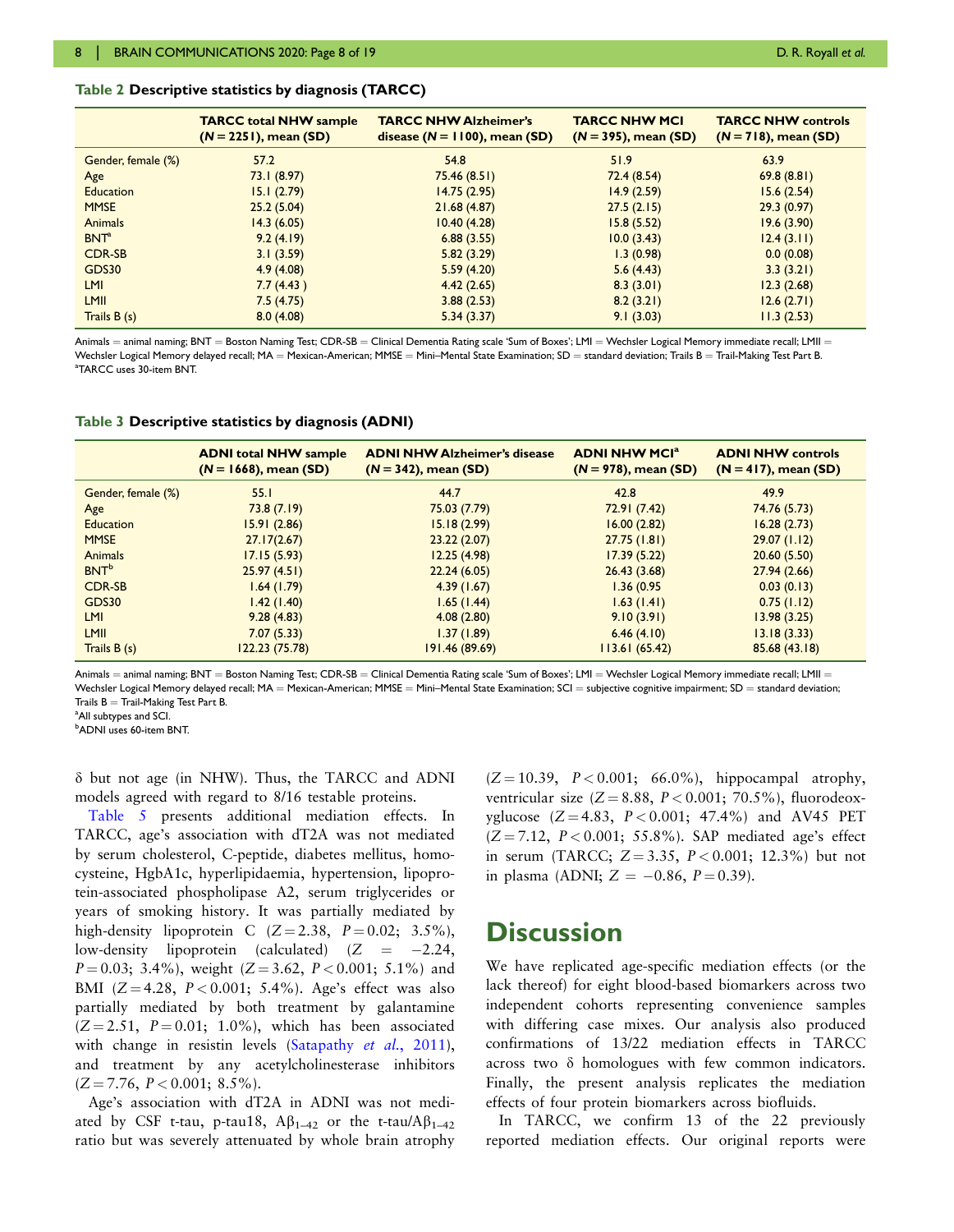<span id="page-8-0"></span>

Figure 2 Fully adjusted MIMIC mediation model of plasma resistin as a mediator of age's unique association with the latent dT2A homologue in in ADNI. Age's association with the bifactor dT2A  $\delta$  homologue is being partially mediated by plasma resistin in ADNI's NHW sample ( $N = 1668$ ) independently of age's direct effects on individual cognitive performance measures. AGE is correlated to EDUC, APOE4, GENDER and GDS (paths not shown). EDUC is also correlated with e8. Statistically significant structural paths of interest are in bold. Animals  $=$  animal naming;  $BNT = Boston$  Naming Test; CHI SQ  $=$  chi square; CD40  $=$ cluster of differentiation 40; CFI = comparative fit index; EDUC = education (years);  $FAQ = Functional$  Abilities Questionnaire;  $FIB =$ fibrinogen; FRTN  $=$  ferritin; HCC4  $=$  human C–C motif chemokine-4;  $lgE =$  immunoglobulin E; LMI = Wechsler Logical Memory immediate recall;  $LMI =$  Wechsler Logical Memory delayed recall; MIP-1a = macrophage inflammatory protein 1 alpha;  $MIP-Ib =$  macrophage inflammatory protein 1 beta; MMSE = Mini-Mental State Examination;  $PAP =$  prostatic acid phosphatase; RMSEA  $=$  root-mean-square evaluative assessment; Trails B  $=$ Trail-Making Test Part B.

exploratory analyses of an ad hoc panel in Bonferroni corrected models. The current replications are now hypothesis driven and relate to a second  $\delta$  homologue. Moreover, the MIMIC model better distinguishes age's  $\delta$ specific effect on cognitive performance from its other effects on individual measures. Age's  $\delta$ -independent effects on animal naming, Boston Naming Test and Trail-Making Test Part B were also confirmed. However, only age's  $\delta$ -specific effect is likely to be functionally salient and it is precisely that effect, which is being mediated by the biomarkers.

As in our earlier report, all 13 confirmed proteins were partial mediators of age's effect on  $\delta$ . Once again, IGFbinding protein 2 emerged with the strongest effect. Unfortunately, technical issues prevented a test of that biomarker in ADNI. However, the effect of IGF-1 could be neither confirmed in TARCC nor replicated in ADNI. IGF-1 was associated with age by path c in both cohorts but with  $\delta$  in neither. This does not preclude age-specific effects on other organs or on less functionally salient cognitive domains and/or measures.

There was considerable concordance across the cohorts. We replicated  $8/16$  testable effects (or the lack thereof). In 8/8 discordant cases, we replicated at least one of the intervening paths (e.g. paths b or c). All the discordant dyads included a confirmed mediation effect in TARCC. No protein measured in plasma was found to be a mediator in ADNI but not in TARCC. In every case where mediation was not confirmed in TARCC, the ADNI model was concordant. Moreover, both models agreed on which paths were significant and which were not. The 2/8 discordant dyads involved near significant plasma effects in ADNI. These findings lend credibility to TARCC's serum findings and suggest that the measurement of these proteins in serum may be more clinically meaningful and generalizable than their measurement in plasma.

Several issues may have contributed to our failure to achieve confirmations in some of the previously reported effects. The current analysis involves a new  $\delta$  homologue with a minimally overlapping set of indicators. We also limited these analyses to NHW. This reduced our sample size and may have undermined some replications. Our use of the MIMIC model has narrowed the focus of this analysis to age's unique effect on  $\delta$ . Our use of the BIAS variable or our selection of its indicators may have inadequately accounted for batch effects. Finally, our earlier models targeted a *d*-composite. That may have introduced a reification bias relative to the latent constructs being targeted in the present work.

Regardless, we have replicated four of TARCC's 13 confirmed mediation effects across cohorts and biofluids. Such replications are difficult to achieve in the opinion of many experts [\(Committee on the Review of Omics-Based](#page-13-0) [Tests for Predicting Patient Outcomes in Clinical Trials](#page-13-0) et al.[, 2012;](#page-13-0) [O'Bryant et al., 2015\)](#page-14-0). However, we may have been advantaged by our use of a latent variable approach, which has not been previously applied to bloodbased protein biomarkers.

The replicated proteins were APN, follicle-stimulating hormone (FSH), PPP and resistin. APN and resistin are so-called 'apidokines' associated with adipocytes and their related secretome (Arai et al.[, 2019](#page-13-0)). We recently demonstrated that APN's effect on cognitive performance to be fully mediated via  $\delta$  (in TARCC; [Benavente](#page-13-0) et al., 2019). In addition, APN, resistin and PPP have each been previously associated with 'Alzheimer's disease' ([Kiliaan](#page-13-0) et al., [2014\)](#page-13-0). However, 20% of so-called 'Alzheimer's disease'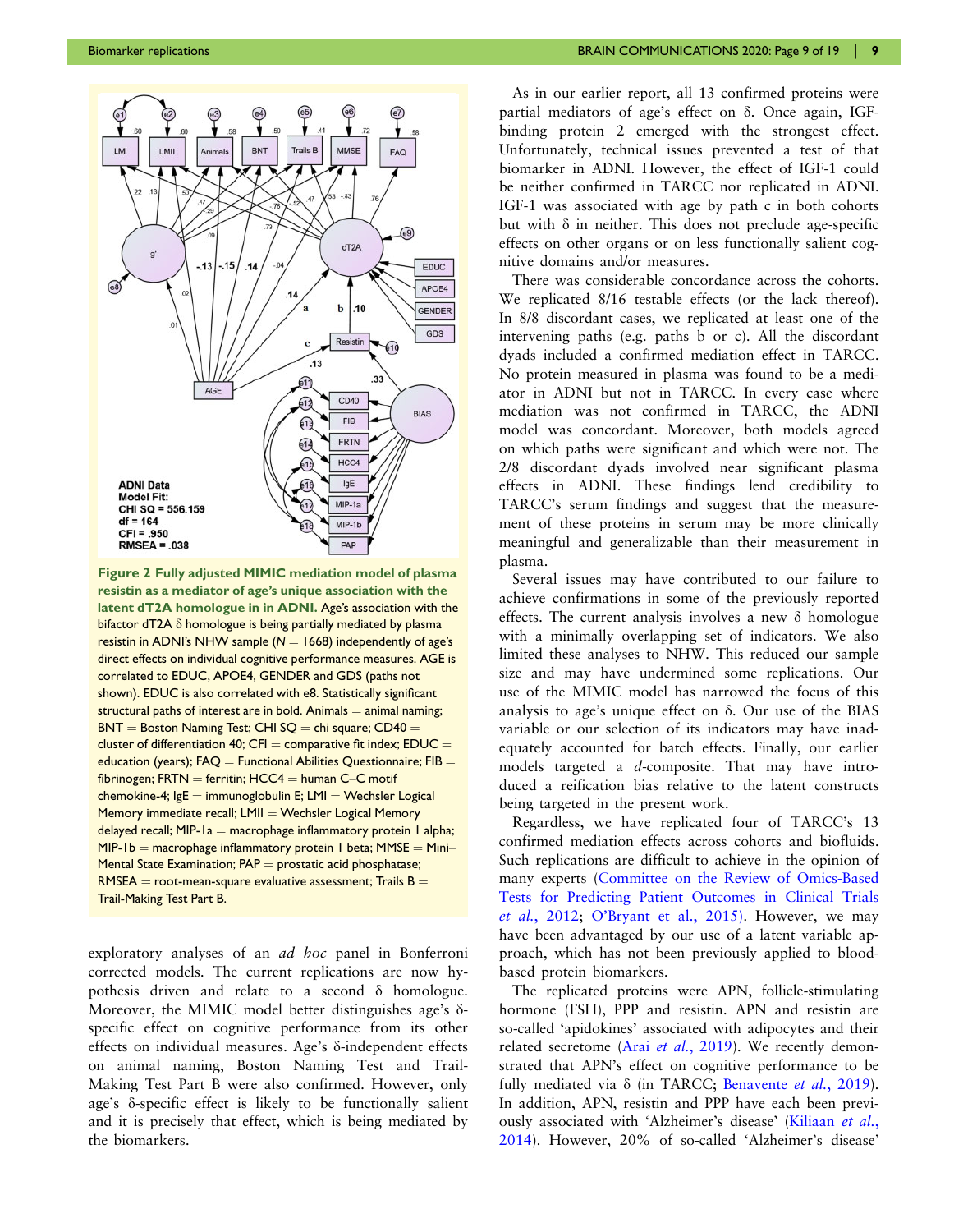<span id="page-9-0"></span>Table 4 ADNI replication of age's mediators on dT2A in TARCC

| <b>Biomarker</b> | <b>TARCC</b> (serum)                                                      | <b>ADNI</b> (plasma)                                       |
|------------------|---------------------------------------------------------------------------|------------------------------------------------------------|
| <b>APN</b>       | $r = 0.33 (P < 0.001)$<br>$Z = 2.50 (P = 0.01)$<br>8.8%                   | $r = 0.14 (P < 0.001)$<br>$Z = 2.32 (P = 0.02)$<br>12.0%   |
| ANG-2            | $r = 0.33 (P < 0.001)$<br>$Z = 3.52 (P < 0.001)$<br>9.6%                  | $r = 0.16 (P < 0.001)$<br>$Z = -1.01 (P = 0.31)$<br>c      |
| C <sub>3</sub>   | $r = 0.36 (P < 0.001)$<br>$Z = -0.17 (P = 0.87)$<br>b                     | $r = 0.17 (P < 0.001)$<br>$Z = -1.82 (P = 0.07)$<br>b, c   |
| CK-MB            | $r = 0.35 (P < 0.001)$<br>$Z = 1.93 (P = 0.05)$<br>3.3%                   | $r = 0.15 (P < 0.001)$<br>$Z = 0.42 (P = 0.68)$<br>c       |
| <b>EGFR</b>      | $r = 0.26 (P < 0.001)$<br>$Z = 5.20 (P < 0.001)$<br>26.9%                 | $r = 0.17 (P < 0.001)$<br>$Z = -1.09 (P = 0.28)$<br>С      |
| FAS              | $r = 0.35 (P < 0.001)$<br>$Z = 2.37 (P = 0.02)$                           | $r = 0.15 (P < 0.001)$<br>$Z = 0.80 (P = 0.42)$            |
| <b>FSH</b>       | 4.3%<br>$r = 0.34 (P < 0.001)$<br>$Z = 2.77 (P = 0.006)$                  | c<br>$r = 0.14 (P < 0.001)$<br>$Z = 2.21 (P = 0.03)$       |
| <b>GST</b>       | 7.1%<br>$r = 0.37 (P < 0.001)$<br>$Z = -0.38 (P = 0.70)$                  | 8.2%<br>$r = 0.15 (P < 0.001)$<br>$Z = 1.40 (P = 0.16)$    |
| G-CSF            | b                                                                         | b                                                          |
| $IGF-I$          | $r = 0.40 (P < 0.001)$                                                    | $r = 0.15 (P < 0.001)$<br>$Z = 0.20 (P = 0.84)$            |
|                  | $Z = -1.35 (P = 0.18)$                                                    | c                                                          |
| IGF-BP2          | $r = 0.23 (P < 0.001)$<br>$Z = 5.80 (P < 0.001)$<br>32.8%                 |                                                            |
| $IL-5$           | $r = 0.34 (P < 0.001)$<br>$Z = 1.59 (P = 0.11)$                           |                                                            |
| MyG              | b<br>$r = 0.38 (P < 0.001)$<br>$Z = -1.53 (P = 0.13)$                     | $r = 0.16 (P < 0.001)$<br>$Z = -0.04 (P = 0.99)$           |
| <b>PP</b>        | $r = 0.32 (P < 0.001)$<br>$Z = 2.96 (P = 0.003)$                          | C<br>$r = 0.13 (P < 0.001)$<br>$Z = 2.00 (P = 0.05)$       |
| PAI-I            | 10.2%<br>$r = 0.32 (P < 0.001)$<br>$Z = 3.64 (P < 0.001)$                 | 14.2%<br>$r = 0.16 (P < 0.001)$<br>$Z = -1.57 (P = 0.12)$  |
| <b>PDGF</b>      | 12.5%<br>$r = 0.36 (P < 0.001)$<br>$Z = P 0.48 (P = 0.63)$                | b                                                          |
| Progesterone     | c<br>$r = 0.36 (P < 0.001)$                                               |                                                            |
| <b>Resistin</b>  | $Z = 0.51 (P = 0.61)$<br>$r = 0.32 (P < 0.001)$<br>$Z = 4.02 (P < 0.001)$ | $r = 0.14 (P = 0.001)$<br>$Z = 2.01 (P = 0.04)$            |
| S100b            | 10.7%<br>$r = 0.37 (P < 0.001)$<br>$Z = -1.25 (P = 0.21)$                 | 8.3%                                                       |
| <b>SAP</b>       | b<br>$r = 0.32 (P < 0.001)$<br>$Z = 3.35 (P < 0.001)$                     | $r = 0.16 (P < 0.001)$<br>$Z = -0.86 (P = 0.39)$           |
| TBG              | 12.3%<br>$r = 0.34 (P < 0.001)$<br>$Z = 2.22 (P = 0.03)$<br>5.4%          | b<br>$r = 0.17 (P < 0.001)$<br>$Z = -1.83 (P = 0.07)$<br>b |
|                  |                                                                           |                                                            |

(continued)

#### Table 4 Continued

| <b>Biomarker</b> | <b>TARCC</b> (serum)   | <b>ADNI</b> (plasma)   |
|------------------|------------------------|------------------------|
| <b>vWF</b>       | $r = 0.34 (P < 0.001)$ | $r = 0.16 (P < 0.001)$ |
|                  | $Z = 1.82 (P = 0.07)$  | $Z = 0.10 (P = 0.92)$  |
|                  | 6.3%                   |                        |

b: path b (mediator to dT2A) is significant at  $P < 0.05$ ; c: path c (age to mediator) is significant at  $P < 0.05$ . ANG-2 = angiopoetin-2N; C3 = complement 3; CK-MB = creatinine kinase-MB; EGFR  $=$  epidermal growth factor receptor 1; FSH  $=$  folliclestimulating hormone;  $G-CSF =$  granulocyte colony-stimulating factor;  $GST =$  glutathione S-transferase; IGF-BP2 = IGF-binding protein 2; IL-5 = interleukin 5; MyG = myoglobin; PAI-1 = plasminogen activator inhibitor type 1; PDGF = platelet-derived growth factor;  $PP =$  pancreatic polypeptide;  $S100b = S100$  calcium-binding protein B;  $TBG =$  thyroxine-binding globulin; vWF  $=$  von Willebrand factor.

cases do not exhibit amyloidosis by PET (Witte [et al.](#page-15-0), [2014](#page-15-0); [Degenhardt](#page-13-0) et al., 2016; [Landau](#page-13-0) et al., 2016). It cannot be assumed that APN's, resistin's and PPP's associations with  $\delta$  in the current analysis are mediated by Alzheimer's disease pathology.  $\delta$  is 'agnostic' to dementia's aetiology (Gavett et al.[, 2015;](#page-13-0) John et al.[, 2016\)](#page-13-0).

Instead, APN resistin and PPP have been shown to be mediators of age's unique effect on dementia severity. Alzheimer's disease-specific CSF biomarkers were not. The latter biomarkers impacted  $\delta$  independently of age's effect. This suggests that the replicated biomarkers' associations with clinical 'Alzheimer's disease' in other studies could have been attributable to age's effect (i.e. senility) rather than Alzheimer's disease's.

Resistin is associated with resistance to oral hypoglyce-mics in diabetes mellitus ([Acquarone](#page-13-0) et al., 2019). However, we did not confirm either serum insulin (Royall et al.[, 2016\)](#page-14-0) or HgbA1c (in the present analysis) as mediators of age's effect. Resistin must be acting here through other mechanisms.

Resistin levels have been shown to be elevated in Alzheimer's disease [\(Kizilarslano](#page-13-0)ğlu et al.[, 2015\)](#page-13-0) and to rise progressively in MCI and Alzheimer's disease relative to NC (in TARCC; [Royall and Palmer, 2019](#page-14-0)b). However, resistin has been shown here to be a mediator of age's effect. Its association with clinical dementia in other studies should not be attributed to Alzheimer's disease in the absence of a formal test of mediation via an Alzheimer's disease-specific biomarker.

Ironically perhaps, serum resistin levels can be shown to be modulated by treatment with acetylcholinesterase inhibitors [\(Satapathy](#page-14-0) et al., 2011). This opens the door to possibly modulation of  $\delta$  by acetylcholinesterase inhibitors in demented persons with elevated resistin levels. Our results suggest that these can be found among the fraction of demented persons with advanced age and/or depressive symptoms (Royall et al., 2017b). Serum resistin levels fully attenuate the GDS' nearly 3-fold prospective 5-year MCI conversion is risk in an age-adjusted TARCC model [\(Royall and Palmer, 2019](#page-14-0)a). We have recently proposed a method to select individuals who might revert to non-demented states after the correction of any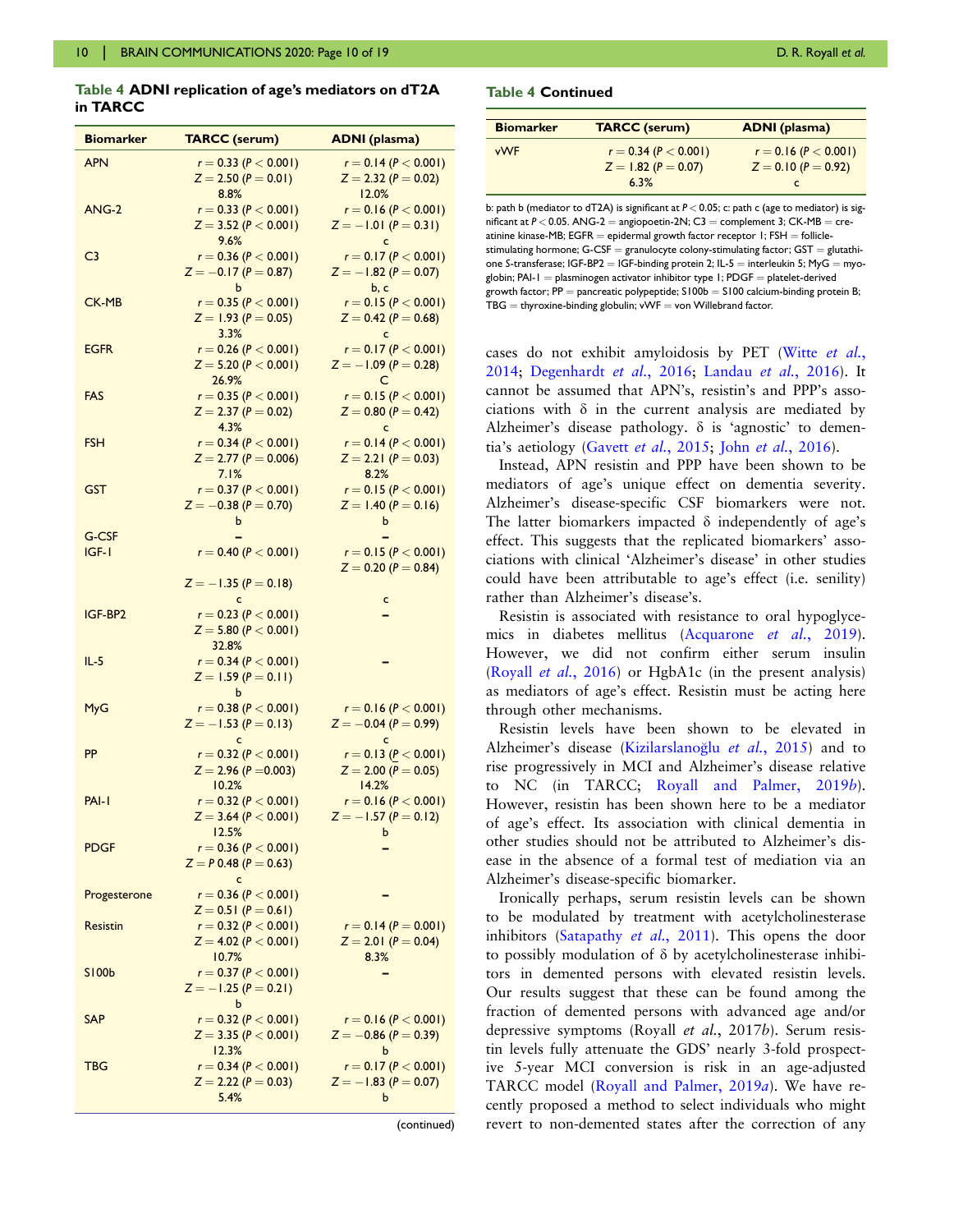<span id="page-10-0"></span>Table 5 Other mediators of age's effect in TARCC and ADNI

| <b>Mediator</b>        | <b>TARCC</b>                                                               | <b>ADNI</b>                                               |
|------------------------|----------------------------------------------------------------------------|-----------------------------------------------------------|
| Hyperlipidaemia        | $r = 0.36 (P < 0.001)$<br>$Z = -0.97$ (P = 0.33)                           |                                                           |
| Hypertension           | $r = 0.37 (P < 0.001)$                                                     |                                                           |
| Diabetes mellitus      | $Z = -1.29$ (P = 0.20)c<br>$r = 0.36 (P < 0.001)$                          |                                                           |
| Years smoked           | $Z = 0.87 (P = 0.38)$<br>$r = 0.36 (P < 0.001)$                            |                                                           |
| Cholesterol            | $Z = 0.15$ (P = 0.88)<br>$r = 0.37 (P < 0.001)$                            |                                                           |
| <b>Triglycerides</b>   | $Z = -0.97$ (P = 0.33)c<br>$r = 0.36 (P < 0.001)$                          |                                                           |
| HDL-c                  | $Z = 0.17 (P = 0.87)$<br>$r = 0.35 (P < 0.001)$<br>$Z = 2.38 (P = 0.02)$   |                                                           |
| LDL-c                  | 3.5%<br>$r = 0.37 (P < 0.001)$<br>$Z = -2.24 (P = 0.03)$                   |                                                           |
| LpPLA <sub>2</sub>     | 3.4%<br>$r = 0.35 (P < 0.001)$<br>$Z = 1.66 (P = 0.10)$                    |                                                           |
| <b>HCY</b>             | b, c<br>$r = 0.35 (P < 0.001)$<br>$Z = 1.58 (P = 0.11)$                    |                                                           |
| C-peptide              | c<br>$r = 0.37 (P < 0.001)$<br>$Z = -0.78$ (P = 0.44)                      |                                                           |
| HgbAlc                 | b<br>$r = 0.36 (P < 0.001)$                                                |                                                           |
| Weight                 | $Z = -0.49$ (P = 0.62)<br>$r = 0.34 (P < 0.001)$<br>$Z = 3.62 (P < 0.001)$ |                                                           |
| <b>BMI</b>             | 5.1%<br>$r = 0.34 (P < 0.001)$<br>$Z = 4.28 (P < 0.001)$                   |                                                           |
| On galantamine         | 5.4%<br>$r = 0.36 (P < 0.001)$<br>$Z = 2.51 (P = 0.01)$                    |                                                           |
| On any AChEI           | 1.0%<br>$r = 0.33 (P < 0.001)$<br>$Z = 7.76 (P < 0.001)$<br>8.5%           |                                                           |
| CSF $AB_{1-42}$        |                                                                            | $r = 0.16 (P < 0.001)$<br>$Z = -0.33$ (P = 0.74)          |
| CSF t-tau              |                                                                            | b<br>$r = 0.14 (P < 0.001)$<br>$Z = 0.92 (P = 0.36)$      |
| $CSF$ p-taul8          |                                                                            | b<br>$r = 0.15 (P < 0.001)$<br>$Z = 0.16 (P = 0.88)$      |
| CSF t-tau/ $AB_{1-42}$ |                                                                            | b<br>$r = 0.17 (P < 0.001)$<br>$Z = -1.00 (P = 0.87)$     |
| AV45 PET               |                                                                            | b<br>$r = 0.06 (P = 0.052)$<br>$Z = 7.12 (P < 0.001)$     |
| <b>FDG PET</b>         |                                                                            | 55.8%<br>$r = 0.08 (P = 0.009)$<br>$Z = 4.83 (P < 0.001)$ |
| <b>Whole brain</b>     |                                                                            | 47.4%<br>$r = 0.05 (P = 0.14)$<br><i>(continued)</i>      |

#### Table 5 Continued

|                    | $Z = 10.39 (P < 0.001)$ |
|--------------------|-------------------------|
|                    | 66.0%                   |
| Ventricular size   | $r = 0.05 (P = 0.13)$   |
|                    | $Z = 8.88 (P < 0.001)$  |
|                    | 70.5%                   |
| Hippocampal volume | $r = -0.10 (P < 0.001)$ |
|                    | $Z = 14.47 (P < 0.001)$ |
|                    | 100%                    |
|                    |                         |

b: path b (mediator to dT2A) is significant at  $P < 0.05$ ; c: path c (age to mediator) is significant at  $P < 0.05$ . AChEI = acetylcholine esterase inhibitors; FDG = fluorodeoxyglu- $\csc$ ; LDL-c = low-density lioprotein (calculated); LpPLA2 = lipoprotein-associated phospholipase A2; HCY = homocysteine; HDL-c, high-density lipoprotein C.

prespecified  $\delta$ -related condition or risk factor [\(Royall and](#page-14-0) [Palmer, 2019](#page-14-0)b). Demented cases selected by that approach on the basis of their depressive symptoms have demonstrably higher serum resistin levels, as we predict similarly selected age-specific dementias would be.

Resistin, APN and PPP have been proposed as biomarkers of weight loss and frailty in older persons ([Cardoso](#page-13-0) et al., 2018). We have confirmed weight and BMI as mediators of age's effect on  $\delta$  (in TARCC). In contrast, alternative disease-specific conditions and biomarkers did not mediate that effect, notably HgbA1c, homocysteine and lipoprotein-associated phospholipase A2 (an ischaemic vasculopathy-associated risk factor).

Alzheimer's disease-specific CSF biomarkers were also not found to be mediators of age's effect. Given that CSF concentrations of  $\mathbf{A}\beta_{1-42}$ , t-tau and p-tau18 have been shown to provide high sensitivity and specificity for diagnosing Alzheimer's disease, predict conversion from MCI to a diagnosis of probable Alzheimer's disease and identify non-demented elderly persons likely to progress ([Blennow and Zetterberg, 2009](#page-13-0)), the failure of these analytes to exhibit mediation effects helps distinguish Alzheimer's disease from the dementing effects of Aging Proper (i.e. senility) under consideration here. This is consistent with the relative paucity of Alzheimer's disease neuropathology among centenarians and the oldest old ([von Guten](#page-14-0) et al., 2010).

Regardless, age's association with  $\delta$  has been shown to be fully attenuated by a latent variable indicated by Alzheimer's disease pathology in autopsy-proven Alzheimer's disease cases of the National Alzheimer's Coordinating Center's Unified Dataset (at a mean age of 81.6  $\pm$  10.6 years; Gavett *et al.*[, 2016](#page-13-0)). However, Alzheimer's disease neuropathology was 'inversely related to age' in that sample  $(r = -0.49, P < 0.001)$ , as was NIA-Reagan AD staging ([National Institute on Aging,](#page-14-0) [1997\)](#page-14-0). Thus, it is more properly stated that the 'lack of AD pathology' mediates age's association with  $\delta$  in the National Alzheimer's Coordinating Center.

Although CSF  $\mathbf{A}\beta_{1-42}$ , t-tau, p-tau18 and the t-tau: $\mathbf{A}\beta_{1-42}$ ratio were related to  $\delta$  by path b, none were related to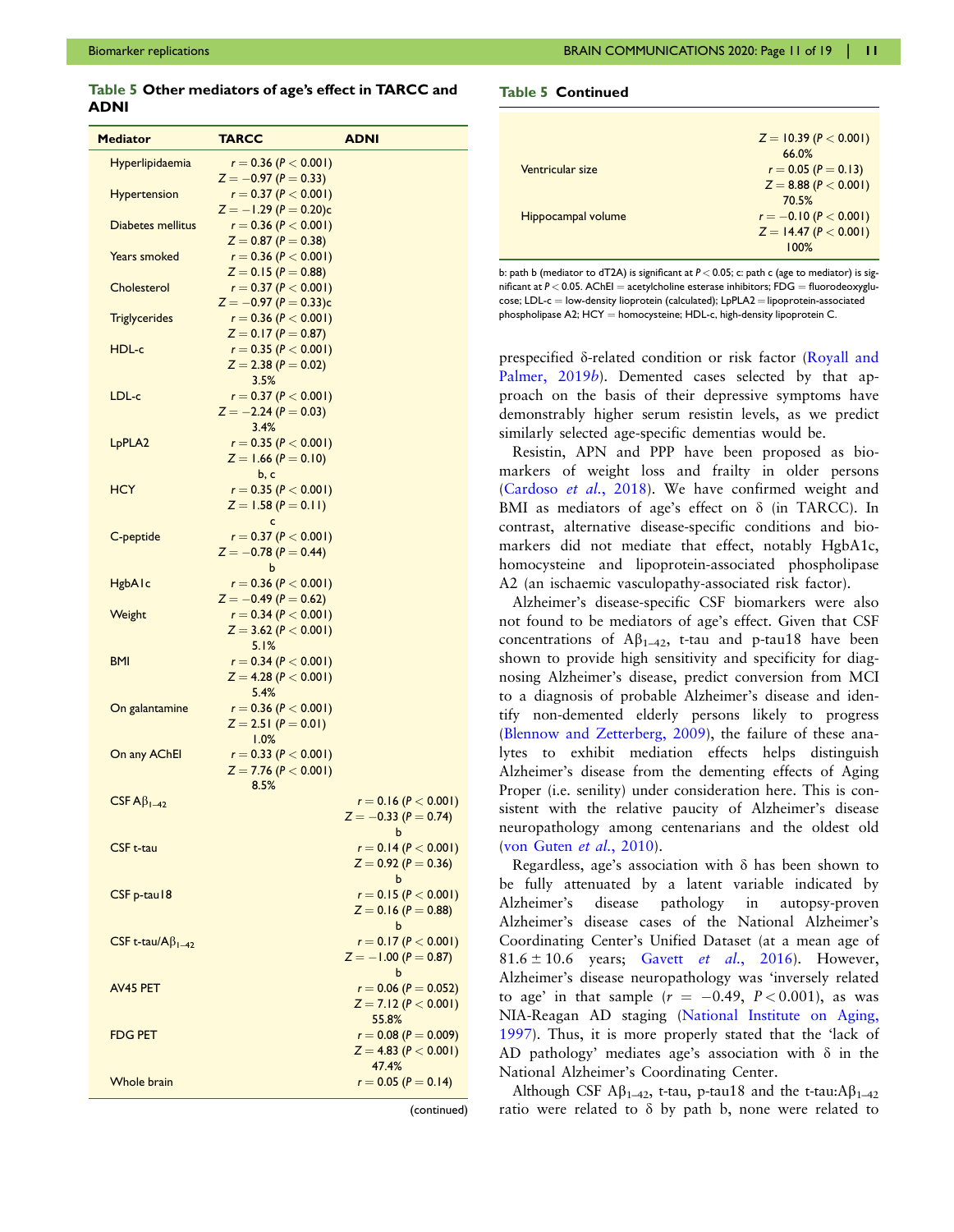age by path c, and so they cannot mediate age's effect on dementia severity. These biomarkers may be sensitive to clinical and pre-clinical Alzheimer's disease and contribute to its dementing effects, but Alzheimer's disease may not be entirely responsible for an individual's d-score and, therefore, for conversion risk [\(Ritchie](#page-14-0) et al., 2017). Age's independent effect on  $\delta$  might instead manifest as an erosion of the 'cognitive reserve' that has been proposed to explain the empirically weak relationships between many Alzheimer's disease-specific biomarkers (including autopsy findings) and measures of dementia severity ([Stern,](#page-14-0) [2012](#page-14-0)). Our structural equation model approach has the potential to distinguish each compartment of  $\delta$ 's variance and to identify its unique biomarker profile.

In contrast to the CSF biomarkers, CNS amyloidosis by AV45 florbetapir PET was a strong mediator of age's association with  $\delta$ . PiB-PET was available in only a small minority of ADNI participants and so could not be tested. There are subtle differences in the distributions of these radioligands. Florbetapir is more strongly associated with  $A\beta_{1-40}$  than with  $A\beta_{1-42}$  (Beach *et al.*[, 2018](#page-13-0)).  $A\beta_{1-40}$  is associated with diffuse plaque while the latter is more closely associated with NP. AV45's mediation effect in the absence of effects via CSF Alzheimer's disease-specific biomarkers might be explained by an  $\mathbf{A}\beta_{1-40}$  amyloidosis rather than  $A\beta_{1-42}$  and NP formation.

In fact, extreme old age is associated with both a diminished NP burden and a reduced distribution of neurofibrillary tangles, limited largely to the mesiotemporal region, i.e. 'primary age-related tauopathy' [\(Crary](#page-13-0) et al.[, 2014](#page-13-0)). As a result, most primary age-related tauopathy cases present at lower Braak stages [\(Besser](#page-13-0) et al., [2019](#page-13-0)). Such a restricted distribution is unlikely to impact general cognition and hence g and  $\delta$ , suggesting that the reserve of demented primary age-related tauopathy cases may be eroded by some process other than primary agerelated tauopathy-related neurofibrillary tangle formation.

The age-specific AV45 signal might also be influenced by CNS amylin deposition [\(Jackson](#page-13-0) et al., 2013). Amylin (i.e. insular amyloid polypeptide) is secreted by the pancreas and contributes to the pancreatic amyloidosis of type 2 diabetes. AV45 labels pancreatic amylin deposits [\(Templin](#page-14-0) et al., 2018). A genome-wide association study (GWAS) using AV45 as an endophenotype (presumably of 'Alzheimer's disease') found single-nucleotide polymorphisms in the insular amyloid polypeptide gene to be pre-dictive 'of CNS amyloisdosis' ([Roostaei](#page-14-0) et al., 2017). Amylin deposits can be demonstrated in the brains of demented persons with AODM, and even in the absence of that condition ([Fawver](#page-13-0) et al., 2014).

Plasma SAP levels are associated with Alzheimer's dis-ease in Han Chinese (Cheng et al.[, 2018](#page-13-0)). However, that finding was age-adjusted and may not be relevant to Aging Proper. However, elevated plasma SAP concentrations are also associated with cognitive impairment in centenarians (Nybo et al.[, 1998\)](#page-14-0). SAP was associated

with  $\delta$  in both TARCC and ADNI but was found to be a mediator of age's effect in TARCC's serum data only.

SAP is co-localized with a variety of amyloids, including both  $A\beta_{1-42}$  and amylin. It co-localizes with florbeta-pir both in and outside the CNS [\(Wagner](#page-15-0) et al., 2018). SAP is thought to accelerate  $A\beta_{1-42}$  deposition in NP [\(Hamazaki, 1995](#page-13-0); [Tennent](#page-14-0) et al., 1995). However, it 'interferes' with insular amyloid polypeptide deposition in amylin deposits (Gao et al.[, 2015\)](#page-13-0). In TARCC's data, SAP is associated with lower *d*-scores (a salutary effect). Age's adverse effect is mediated by 'lower' serum SAP levels in advancing age but not higher levels.

Plasma PPP levels are also predictive of CNS amyloid-osis, both by PiB-PET (Kiddle et al.[, 2012](#page-13-0)) and by AV45 (Voyle et al.[, 2015\)](#page-14-0). PPP levels rise exponentially with age ([Brimnes et al., 1997\)](#page-13-0) and are associated with anorexia and weight loss in older persons (Moss [et al.](#page-14-0), [2012](#page-14-0)). High plasma PPP levels are associated with both weight loss and MCI and moderate the association of diabetes with that diagnosis [\(Roberts](#page-14-0) et al., 2015).

In summary, we cannot be certain that the CNS AV45 PET signal is specific to  $\mathbf{A}\beta_{1-42}$  and therefore that AV45's mediation effect involves that aggregate. Age's effect on  $\delta$  could be mediated instead by A $\beta_{1-40}$  in the absence of NP formation or by CNS amylin deposition, accelerated by falling SAP levels, in parallel with rising PPP and in the presence of PPP-induced anorexia and weight loss. Since we are addressing age-specific contribution to dementia severity, neither scenario would conflict with AV45's co-localization at autopsy with NP 'in ageadjusted' models (Clark et al.[, 2012](#page-13-0)).

We also found important mediation effects by other less Alzheimer's disease-specific structural and functional imaging modalities (e.g. fluorodeoxyglucose PET and whole brain atrophy by voxel-based morphometry). These were consistently stronger mediators than the blood-based protein biomarkers. An earlier ADNI analysis has associated CSF  $\mathbf{A}\beta_{1-42}$  and t-tau concentrations with the same structural features (Tosun et al.[, 2010](#page-14-0)). However, as that analysis was age-adjusted, it cannot speak to the effects of Aging Proper. Brain atrophy's mediation of age's unique effect on  $\delta$  is likely to be independent of CSF  $A\beta_{1-42}$  and t-tau concentrations, as they were not themselves mediators.

Low high-density lipoprotein C and high low-density lipoprotein (calculated) were found to be partial mediators of age's effect on  $\delta$ . They might offer potentially modifiable risk factors for age-specific cognitive decline and frailty [\(Ramsay](#page-14-0) et al., 2015). Both were found to be associated with clinical 'Alzheimer's disease' in an early TARCC report [\(Warren](#page-15-0) et al., 2012). However, those effects were age-adjusted once again. The present results suggest that high-density lipoprotein C and low-density lipoprotein (calculated) may additionally affect  $\delta$  by an 'age-specific' mechanism. C-peptide, diabetes mellitus and LpLA2 were not mediators, but they were associated with dementia severity by path b, suggesting that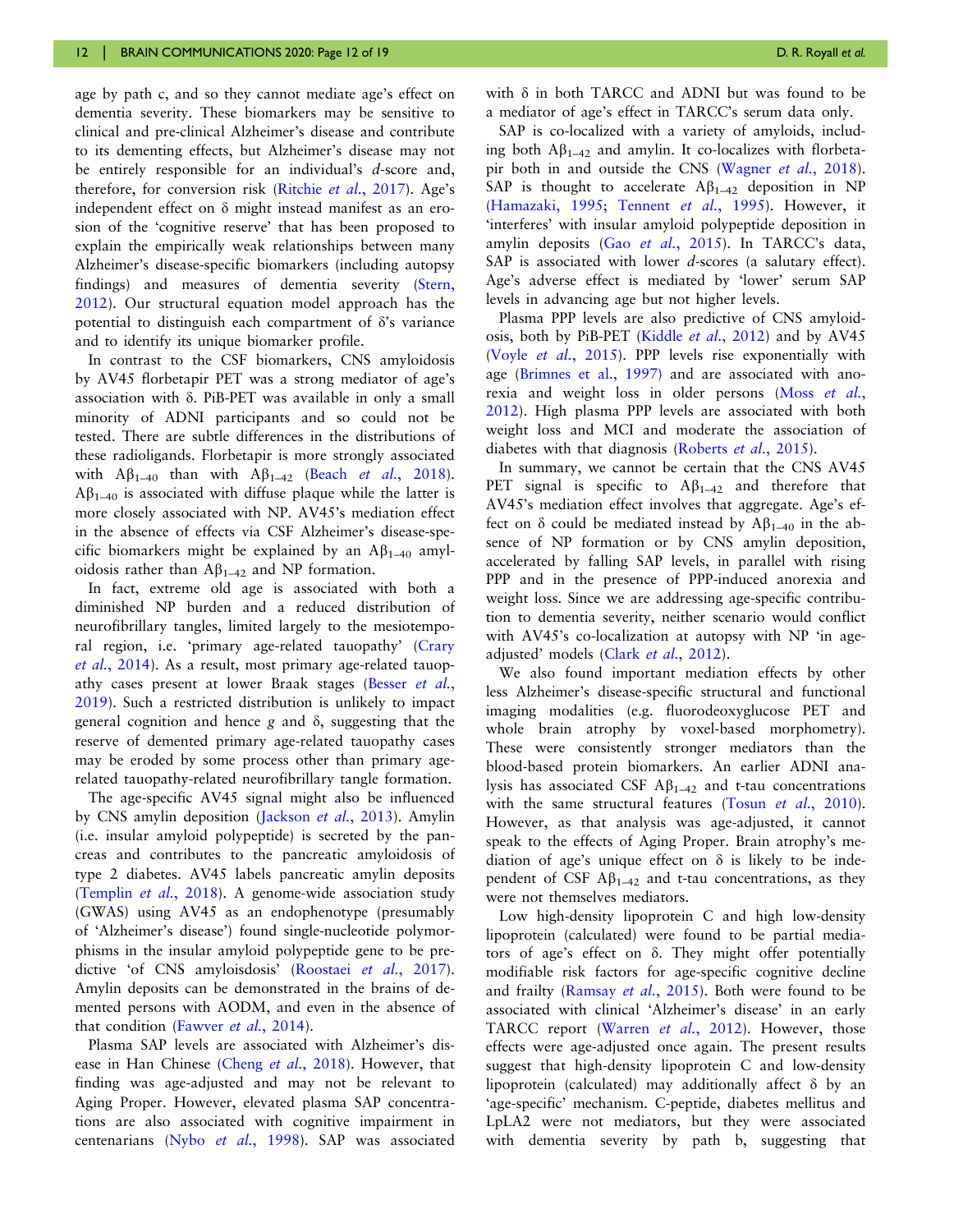they may be involved in 'age-independent' dementing processes.

Finally, FSH is associated with frailty in older men participating in the European Male Aging Study ([Tajar](#page-14-0) et al.[, 2011](#page-14-0)) and the Concord Health and Ageing in Men Project ([Travison](#page-14-0) et al., 2011). FSH's unadjusted effect on frailty in the Concord Health and Ageing in Men Project is fully attenuated by adjustment for age.

In summary, several blood-based protein biomarkers related to frailty have been shown to mediate age-specific differences in dementia severity as measured by  $\delta$ . The 13 proteins have been confirmed by a second  $\delta$  homologue in TARCC (serum). Four have been replicated across cohorts and biofluids. These may offer targets for the remediation of age-specific cognitive decline (aka 'senility'), help distinguish it from other determinants of dementia severity and/or provide clues to the biology of Aging Proper.

## Acknowledgments

TARCC had no role in study design, data analysis, decision to publish or preparation of the article. However, TARCC investigators contributed to the design and implementation of TARCC and/or provided data. Texas Alzheimer's Research and Care Consortium List of Investigators are as follows: Baylor College of Medicine: Valory Pavlik, PhD, Paul Massman, PhD, Eveleen Darby, MA/MS, Monica Rodriguear, MA, and Aisha Khaleeq Ansari, MD; Texas Tech University Health Sciences Center: John C. DeToledo, MD, Hemachandra Reddy, PhD, Henrick Wilms, MD, PhD, Kim Johnson, PhD, and Victoria Perez; University of North Texas Health Science Center: Thomas Fairchild, PhD, Janice Knebl, DO, Sid E. O'Bryant, PhD, James R. Hall, PhD, Leigh Johnson, PhD, Robert C. Barber, PhD, Douglas Mains, DrPH, and Lisa Alvarez; University of Texas Southwestern Medical Center: Munro Cullum, PhD, Roger Rosenberg, MD, Benjamin Williams, MD, PhD, Mary Quiceno, MD, Joan Reisch, PhD, Linda S. Hynan, PhD, Ryan Huebinger, PhD, Janet Smith, and Trung Nguyen, MD, PhD; University of Texas Health Science Center—San Antonio: Donald Royall, MD, Raymond Palmer, PhD, and Marsha Polk; Texas A&M University Health Science Center: Alan Stevens, PhD, and Marcia Ory, PhD/MPH; University of Texas at Austin/Dell Medical School: David Paydarfar, MD, John Bertelson, MD, Martin Woon, PhD, and Gayle Ayres, DO; Alyssa Aguirre LCSW; and University of North Carolina: Kirk C. Wilhelmsen, MD, PhD, Jeffrey L. Tilson, PhD. ADNI had no role in study design, data collection and analysis, decision to publish or preparation of the article. However, ADNI investigators contributed to the design and implementation of ADNI and/or provided data. A list of relevant ADNI investigators can be found below, in the Appendix. A complete listing of ADNI investigators can be found at: [http://adni.loni.usc.edu/wp-content/uploads/how\\_](http://adni.loni.usc.edu/wp-content/uploads/how_to_apply/ADNI_Acknowledgement_List.pdf) [to\\_apply/ADNI\\_Acknowledgement\\_List.pdf](http://adni.loni.usc.edu/wp-content/uploads/how_to_apply/ADNI_Acknowledgement_List.pdf) (4 December 2004, date last accessed).

## Funding

This work was supported by the Julia and Vann Buren Parr endowment for the study of Alzheimer's disease. The funders had no role in study design, data collection and analysis, decision to publish or preparation of the article. Some data used in the preparation of this article were obtained from the ADNI database (adni.loni.usc.edu). Data collection and sharing for this project was funded by the ADNI (National Institutes of Health Grant U01 AG024904) and Department of Defense ADNI (Department of Defense award number W81XWH-12-2-0012). ADNI is funded by the National Institute on Aging and the National Institute of Biomedical Imaging and Bioengineering and through generous contributions from the following: AbbVie, Alzheimer's Association; Alzheimer's Drug Discovery Foundation; Araclon Biotech; BioClinica, Inc.; Biogen; Bristol-Myers Squibb Company; CereSpir, Inc.; Cogstate; Eisai, Inc.; Elan Pharmaceuticals, Inc.; Eli Lilly and Company; EuroImmun; F. Hoffmann-La Roche, Ltd., and its affiliated company Genentech, Inc.; Fujirebio; GE Healthcare; IXICO Ltd.; Janssen Alzheimer Immunotherapy Research & Development, LLC; Johnson & Johnson Pharmaceutical Research & Development LLC; Lumosity; Lundbeck; Merck & Co., Inc.; Meso Scale Diagnostics, LLC; NeuroRx Research; Neurotrack Technologies; Novartis Pharmaceuticals Corporation; Pfizer, Inc.; Piramal Imaging; Servier; Takeda Pharmaceutical Company; and Transition Therapeutics. The Canadian Institutes of Health Research is providing funds to support ADNI clinical sites in Canada. Private sector contributions are facilitated by the Foundation for the National Institutes of Health ([www.fnih.org](http://www.fnih.org)). The grantee organization is the Northern California Institute for Research and Education, and the study is coordinated by the Alzheimer's Therapeutic Research Institute at the University of Southern California. ADNI data are disseminated by the Laboratory for Neuro Imaging at the University of Southern California. Some data used in the preparation of this article were obtained from the TARCC, which is supported by funding provided by the Darrell K Royal Texas Alzheimer's Initiative, directed by the Texas Council on Alzheimer's Disease and Related Disorders.

## Competing interests

Dr. D.R.R. has disclosed his co-invention of  $\delta$ , its homologues and orthologues to the University of Texas Health Science Center at San Antonio (UTHSCSA), which has filed patent application 2012.039.US1.HSCS and provisional patents 61/603,226 and 61/671,858 relating to the latent variable d's construction and biomarkers. Dr. R.F.P. has disclosed his co-invention of  $\delta$ , its homologues and orthologues to UTHSCSA.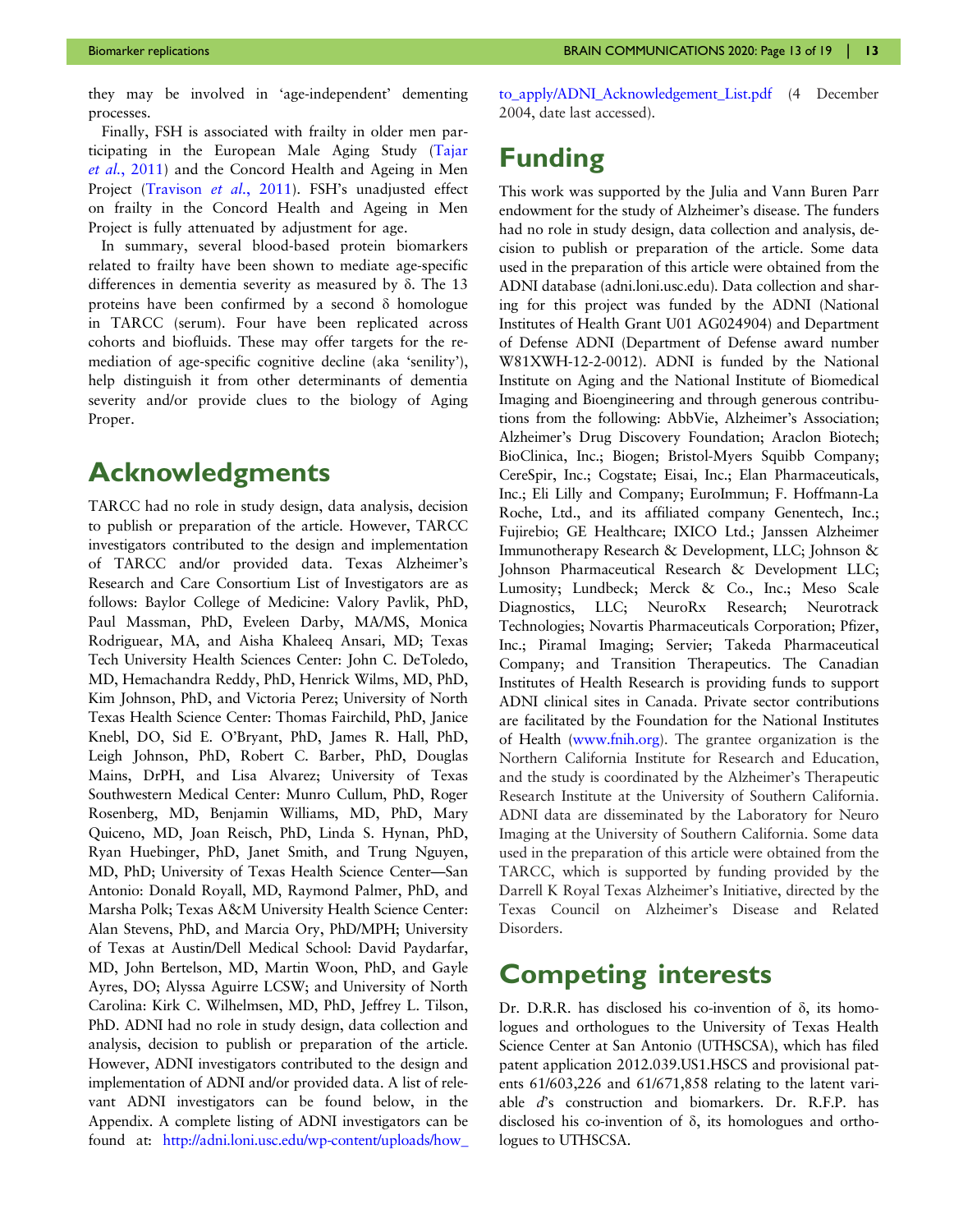## <span id="page-13-0"></span>**References**

- Acquarone E, Monacelli F, Borghi R, Nencioni A, Odetti P. Resistin: a reappraisal. Mech Ageing Dev 2019; 178: 46–63.
- Arai Y, Kamide K, Hirose N. Adipokines and aging: findings from centenarians and the very old. Front Endocrinol (Lausanne) 2019;  $10 \cdot 142$
- Arbuckle JL. Analysis of Moment Structures—AMOS (version 7.0) (computer program). Chicago: SPSS; 2006.
- Beach TG, Maarouf CL, Intorcia A, Sue LI, Serrano GE, Lu M, Joshi A, Pontecorvo MJ, . Antemortem-postmortem correlation of Florbetapir (18F) PET amyloid imaging with quantitative biochemical measures of A $\beta$ 42 but not A $\beta$ 40. J Alzheimers Dis 2018; 61: 1509–16.
- Benavente KS, Palmer R, Royall DR. Serum adiponectin is related to dementia. J Gerontol A: Biol Sci Med Sci 2019, in press.
- Bentler PM. Comparative fit indexes in structural models. Psychol Bull 1990; 107: 238–46.
- Besser LM, Mock C, Teylan MA, Hassenstab J, Kukull WA, Crary JF. Differences in cognitive impairment in primary age-related tauopathy versus Alzheimer disease. J Neuropathol Exp Neurol 2019; 78: 219–28.
- Blennow K, Zetterberg H. Cerebrospinal fluid biomarkers for Alzheimer's disease. J Alzheimers Dis 2009; 18: 413–7.
- Bollen KA, Long JS. Testing structural equation models. Sage Publications, Thousand Oaks, CA, 1993.
- Wheaton B, Muthén B, Alwin DF, Summer GF. Assessing reliability and stability in panel models. In:DR Heise, editor. Sociology methodology. San Francisco, CA: Jossey-Bass; 1977.
- Browne M, Cudeck R. Alternative ways of assessing model fit. In: KA Bollen, JS Long, editors. Testing structural equation models. Thousand Oaks, CA: Sage Publications; 1993. p. 136–62.
- Brimnes DM, Rasmussen BK, Hilsted L, Jensen R, Hilsted J. Basal serum pancreatic polypeptide is dependent on age and gender in an adult population. Scand J Clin Lab Invest 1997; 57: 695–702.
- Burke WJ, Houston MJ, Boust SC, Roccaforte WH. Use of the geriatric depression scale in dementia of the Alzheimer type. J Am Geriatr Soc 1989; 37: 856–60.
- Cardoso AL, Fernandes A, Aguilar-Pimentel JA, de Angelis MH, Guedes JR, Brito MA, . Towards frailty biomarkers: candidates from genes and pathways regulated in aging and age-related diseases. Ageing Res Rev 2018; 47: 214–77.
- Cheng Z, Yin J, Yuan H, Jin C, Zhang F, Wang Z, . Blood-derived plasma protein biomarkers for Alzheimer's disease in Han Chinese. Front Aging Neurosci 2018; 10: 414.
- Clark CM, Pontecorvo MJ, Beach TG, Bedell BJ, Coleman RE, Doraiswamy PM, . Cerebral PET with florbetapir compared with neuropathology at autopsy for detection of neuritic amyloid- $\beta$  plaques: a prospective cohort study. Lancet Neurol 2012; 11: 669–78.
- Committee on the Review of Omics-Based Tests for Predicting Patient Outcomes in Clinical Trials, Board on Health Care Services, Board on Health Sciences Policy, Institute of Medicine, Micheel CM, Nass SJ, Omenn GS, editors. Evolution of translational omics: lessons learned and the path forward. Washington, DC: National Academies Press (US); 2012.
- Crary JF, Trojanowski JQ, Schneider JA, Abisambra JF, Abner EL, Alafuzoff I, . Primary age-related tauopathy (PART): a common pathology associated with human aging. Acta Neuropathol 2014; 128: 755–66.
- Degenhardt EK, Witte MM, Case MG, Yu P, Henley DB, Hochstetler HM, . Florbetapir F18 PET amyloid neuroimaging and characteristics in patients with mild and moderate Alzheimer dementia. Psychosomatics 2016; 57: 208–16.
- Fawver JN, Ghiwot Y, Koola C, Carrera W, Rodriguez-Rivera J, Hernandez C, . Islet amyloid polypeptide (IAPP): a second amyloid in Alzheimer's disease. Curr Alzheimer Res 2014; 11: 928–40.
- Folstein MF, Folstein SE, McHugh PR. Mini-mental state: a practical method for grading the cognitive state of patients for the clinician. J Psychiatry Res 1975; 12: 189–98.
- Fried LP, Tangen CM, Walston J, Newman AB, Hirsch C, Gottdiener J. Frailty in older adults: evidence for a phenotype. J Gerontol A: Biol Sci Med Sci 2001; 56: M146–M156.
- Gao M, Estel K, Seeliger J, Friedrich RP, Dogan S, Wanker EE, . Modulation of human IAPP fibrillation: cosolutes, crowders and chaperones. Phys Chem Chem Phys 2015; 17: 8338–48.
- Gavett BE, John SE, Gurnani AS, Bussell CA, Saurman JL. The role of Alzheimer's and cerebrovascular pathology in mediating the effects of age, race, and apolipoprotein E genotype on dementia severity in pathologically confirmed Alzheimer's disease. J Alzheimers Dis 2016; 49: 531–45.
- Gavett BE, Vudy V, Jeffrey M, John SE, Gurnani A, Adams J. The  $\delta$ latent dementia phenotype in the NACC UDS: cross-validation and extension. Neuropsychology 2015; 29: 344–52.
- Graham JW. Missing data analysis: making it work in the real world. Annu Rev Psychol 2009; 6: 549–76.
- Hamazaki H. Amyloid P component promotes aggregation of Alzheimer's beta-amyloid peptide. Biochem Biophys Res Commun 1995; 211: 349–53.
- Hughes CP, Berg L, Danziger WL, Coben LA, Martin RA. New clinical scale for the staging of dementia. Br J Psychiatry 1982; 140: 566–72.
- Jack CR, Bernstein MA, Fox NC, Thompson P, Alexander G, Harvey D, . The Alzheimer's Disease Neuroimaging Initiative (ADNI): MRI methods. J Mag Reson Imaging 2008; 27: 685–91.
- Jackson K, Barisone GA, Diaz E, Jin LW, DeCarli C, Despa F. Amylin deposition in the brain: a second amyloid in Alzheimer disease? Ann Neurol 2013; 74: 517–26.
- Jagust WJ, Bandy D, Chen K, Foster NL, Landau SM, Mathis CA, . The Alzheimer's disease neuroimaging initiative positron emission tomography core. Alz Dement 2010; 6: 221–9.
- John SE, Gurnani AS, Bussell C, Saurman JL, Griffin JW, Gavett BE. The effectiveness and unique contribution of neuropsychological tests and the  $\delta$  latent phenotype in the differential diagnosis of dementia in the uniform data set. Neuropsychology 2016; 30: 946–60.
- Juva K, Mäkelä M, Erkinjuntti T, Sulkava R, Yukoski R, Valvanne J, . Functional assessment scales in detecting dementia. Age Ageing 1997; 26: 393–400.
- Kaplan EF, Goodglass H, Weintraub S. The Boston Naming Test: experimental edition. 2nd edn. Philadelphia: Lea & Febiger; 1983.
- Kiddle SJ, Thambisetty M, Simmons A, Riddoch-Contreras J, Hye A, Westman E, . Plasma based markers of [11C] PiB-PET brain amyloid burden. PLoS One 2012; 7: e44260.
- Kiliaan AJ, Arnoldussen IA, Gustafson DR. Adipokines: a link between obesity and dementia? Lancet Neurol 2014; 13: 913–23.
- Kizilarslanoğlu MC, Kara Ö, Yeşil Y, Kuyumcu ME, Öztürk ZA, Cankurtaran M. Alzheimer disease, inflammation, and novel inflammatory marker: resistin. Turk J Med Sci 2015; 45: 1040–6.
- Koch W, Ehrenhaft A, Griesser K, Pfeufer A, Müller J, Schömig A, . TaqMan systems for genotyping of disease-related polymorphisms present in the gene encoding apolipoprotein E. Clin Chem Lab Med 2002; 40: 1123
- Landau SM, Horng A, Fero A, Jagust WJ, Alzheimer's Disease Neuroimaging Initiative. Amyloid negativity in patients with clinically diagnosed Alzheimer disease and MCI. Neurology 2016; 86: 1377–85.
- Lawton MP, Brody EM. Assessment of older people: self-maintaining and instrumental activities of daily living. Gerontologist 1969; 9: 179–86.
- MacKinnon D. Analysis of mediating variables in prevention and intervention research. In: Czarees A, Beatty L, editors. Scientific methods for prevention intervention research. NIDA Research Monograph 139; 1994. p. 137–53.
- Maixner SM, Burke WJ, Roccaforte WH, Wengel SP, Potter JF. A comparison of two depression scales in a geriatric assessment clinic. Am J Geriatr Psychiatr 1995; 3: 60–7.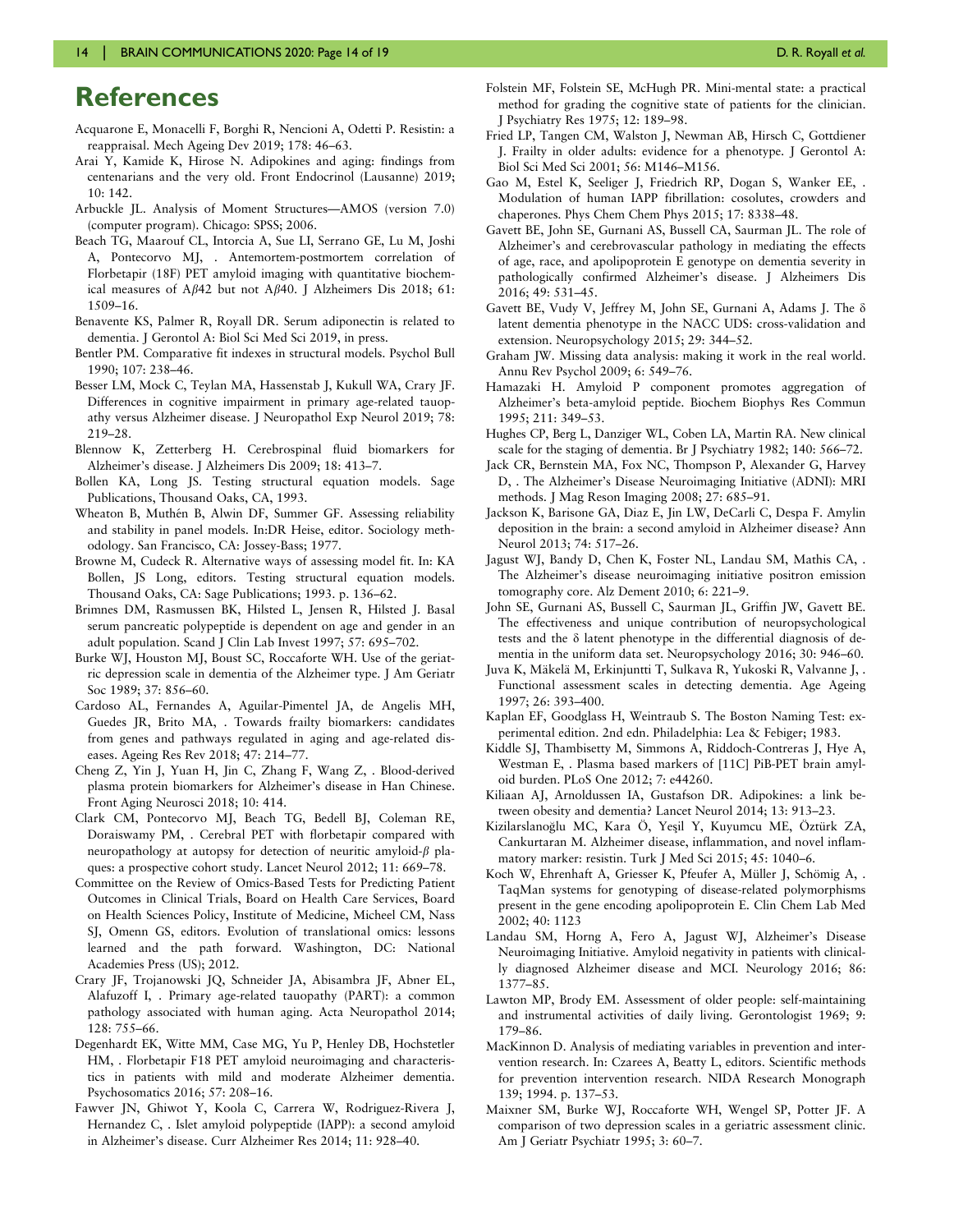- <span id="page-14-0"></span>McKhann G, Drachman D, Folstein M, Katzman R, Price D, Stadlan EM. Clinical diagnosis of Alzheimer's disease: report of the NINCDS-ADRDA Work Group. Neurology 1984; 34: 939–44.
- Morris JC, Heyman A, Mohs RC, Hughes JP, vanBelle G, Fullenbaum G, . The Consortium to Establish a Registry for Alzheimer's Disease (CERAD). Part I. Clinical and neuropsychological assessment of Alzheimer's disease. Neurology 1989; 39: 1159–65.
- Moss C, Dhillo WS, Frost G, Hickson M. Gastrointestinal hormones: the regulation of appetite and the anorexia of ageing. J Hum Nutr Diet 2012; 25: 3–15.
- Muthén BO. A structural model with latent variables. J Am Stat Assoc 1979; 74: 807–11.
- National Institute on Aging. Consensus recommendations for the postmortem diagnosis of Alzheimer's disease. The National Institute on Aging, and Reagan Institute Working Group on Diagnostic Criteria for the Neuropathological Assessment of Alzheimer's Disease. Neurobiol Aging 1997; 18(4 Suppl): S1–2.
- Nybo M, Olsen H, Jeune B, Andersen-Ranberg K, Holm Nielsen E, Svehag SE. Increased plasma concentration of serum amyloid P component in centenarians with impaired cognitive performance. Dement Geriatr Cogn Disord 1998; 9: 126–9.
- O'Bryant SE, Gupta V, Henriksen K, Edwards M, Jeromin A, Lista S, . Guidelines for the standardization of preanalytic variables for blood-based biomarker studies in Alzheimer's disease research. Alzheimers Dement 2015; 11: 549–60.
- Palmer RF, Royall DR. Frailty mediates senility in Mexican-Americans. J Frailty Aging 2019; 8: S21.
- Pfeffer RI, Kurosaki TT, Harrah CH, Chance JM, Filos S. Measurement of functional activities in older adults in the community. J Gerontol 1982; 37: 323–9.
- Ramsay SE, Arianayagam DS, Whincup PH, Lennon LT, Cryer J, Papacosta AO, . Cardiovascular risk profile and frailty in a population-based study of older British men. Heart 2015; 101: 616–22.
- Reitan RM. Validity of the Trail Making test as an indicator of organic brain damage. Percept Mot Skills 1958; 8: 271–6.
- Ritchie C, Smailagic N, Noel-Storr AH, Ukoumunne O, Ladds EC, Martin S. CSF tau and the CSF tau/ABeta ratio for the diagnosis of Alzheimer's disease dementia and other dementias in people with mild cognitive impairment (MCI). Cochrane Database Syst Rev 2017; 3: CD010803.
- Roberts RO, Aakre JA, Cha RH, Kremers WK, Mielke MM, Velgos SN, . Association of pancreatic polypeptide with mild cognitive impairment varies by APOE  $\varepsilon$ 4. Front Aging Neurosci 2015; 7: 172.
- Roostaei T, Nazeri A, Felsky D, De Jager PL, Schneider JA, Pollock BG, . Genome-wide interaction study of brain beta-amyloid burden and cognitive impairment in Alzheimer's disease. Mol Psychiatry 2017; 22: 287–95.
- Royall DR, Al-Rubaye S, Bishnoi R, Palmer RF. Few serum proteins mediate APOE's association with dementia. PLoS One 2017a; 12: e0172268.
- Royall DR, Al-Rubaye S, Bishnoi R, Palmer RF. Serum protein mediators of depression's association with dementia. PLoS One 2017b; 12: e0175790.
- Royall DR, Al-Rubaye S, Bishnoi R, Palmer RF. Serum protein mediators of dementia and Aging Proper. Aging 2016; 8: 3241–54.
- Royall DR, Lauterbach EC, Kaufer DI, Malloy P, Coburn KL, Black KJ. The cognitive correlates of functional status: a review from the Committee on Research of the American Neuropsychiatric Association. J Neuropsychiatry Clin Neurosci 2007; 19: 249–65.
- Royall DR, Palmer RF.  $\delta$ -Related biomarkers mediate multiple AD conversion risks and offer targets for intervention. J Gerontol Ser A: Med Sci 2019a, in press.
- Royall DR, Palmer RF. "Executive functions" cannot be distinguished from general intelligence: two variations on a single theme within a symphony of latent variance. Frontiers Behav Neurosci 2014; 8: 369.
- Royall DR, Palmer RF. Ethnicity moderates dementia's biomarkers. J Alzheimers Dis 2015; 43: 275–87.
- Royall DR, Palmer RF. Thrombopoeitin is associated with  $\delta$ 's intercept, and only in non-Hispanic whites. Alzheimers Dement (Amst) 2016; 3: 35–42.
- Royall DR, Palmer RF. Selection for depression-specific dementia cases with replication in two cohorts. PLoS One 2019b; 14: e0216413.
- Royall DR, Palmer RF, Alzheimer's Disease Neuroimaging Initiative. A  $\delta$  homolog for dementia case finding with replication in the Alzheimer's Disease Neuroimaging Initiative. J Alzheimers Dis 2019; 67: 67–79.
- Royall DR, Palmer RF, O'Bryant SE. Validation of a latent variable representing the dementing process. J Alzheimers Dis 2012; 30: 639–49.
- Satapathy SK, Ochani M, Dancho M, Hudson LK, Rosas-Ballina M, Valdes-Ferrer SI, . Galantamine alleviates inflammation and other obesity-associated complications in high-fat diet-fed mice. Mol Med 2011; 17: 599–606.
- Saykin AJ, Shen L, Foroud TM, Potkin SG, Swaminathan S, Kim S, . Alzheimer's Disease Neuroimaging Initiative biomarkers as quantitative phenotypes: genetics core aims, progress, and plans. Alz Dement 2010; 6: 265–73.
- Schafer JL, Graham JW. Missing data: our view of the state of the art. Psychol Methods 2002; 7: 147–77. 2002.
- Shaw LM, Vanderstichele H, Knapik-Czajka M, Clark CM, Aisen PS, Petersen RC, . Cerebrospinal fluid biomarker signature in Alzheimer's disease neuroimaging initiative subjects. Ann Neurol 2009; 65: 403–13.
- Sheikh JI, Yesavage JA. Geriatric Depression Scale (GDS): recent evidence and development of a shorter version. Clin Gerontologist 1986; 5: 165–73.
- Spearman C. General intelligence, objectively determined and measured. Am J Psychol 1904; 15: 201–93.
- Stern Y. Cognitive reserve in ageing and Alzheimer's disease. Lancet Neurol 2012; 11: 1006–12.
- Tajar A, O'Connell MD, Mitnitski AB, O'Neill TW, Searle SD, Huhtaniemi IT, . Frailty in relation to variations in hormone levels of the hypothalamic-pituitary-testicular axis in older men: results from the European male aging study. J Am Geriatr Soc 2011; 59: 814–21.
- Templin AT, Meier DT, Willard JR, Wolden-Hanson T, Conway K, Lin YG, . Use of the PET ligand florbetapir for in vivo imaging of pancreatic islet amyloid deposits in hIAPP transgenic mice. Diabetologia 2018; 61: 2215–24.
- Teng E, Becker BW, Woo E, Cummings JL, Lu PH. Subtle deficits in instrumental activities of daily living in subtypes of mild cognitive impairment. Dement Geriatr Cogn Disord 2010; 30: 189–97.
- Tennent GA, Lovat LB, Pepys MB. Serum amyloid P component prevents proteolysis of the amyloid fibrils of Alzheimer disease and systemic amyloidosis. Proc Natl Acad Sci USA 1995; 92: 4299–303.
- Tosun D, Schuff N, Truran-Sacrey D, Shaw LM, Trojanowski JQ, Aisen P, . Relations between brain tissue loss, CSF biomarkers, and the ApoE genetic profile: a longitudinal MRI study. Neurobiol Aging 2010; 31: 1340–54.
- Travison TG, Nguyen A-H, Naganathan V, Stanaway FF, Blyth FM, Cumming RG, . Changes in reproductive hormone concentrations predict the prevalence and progression of the frailty syndrome in older men: the concord health and ageing in men project. J Clin Endocrinol Metab 2011; 96: 2464–74.
- von Guten A, Ebbing K, Imhof A, Giannakopoulos P, Kövari E. Brain aging in the oldest-old. Curr Gerontol Geriatr Res 2010. pii: 358531. doi: 10.1155/2010/358531.
- Voyle N, Baker D, Burnham SC, Covin A, Zhang Z, Sangurdekar DP. Blood protein markers of neocortical amyloid- $\beta$  burden: a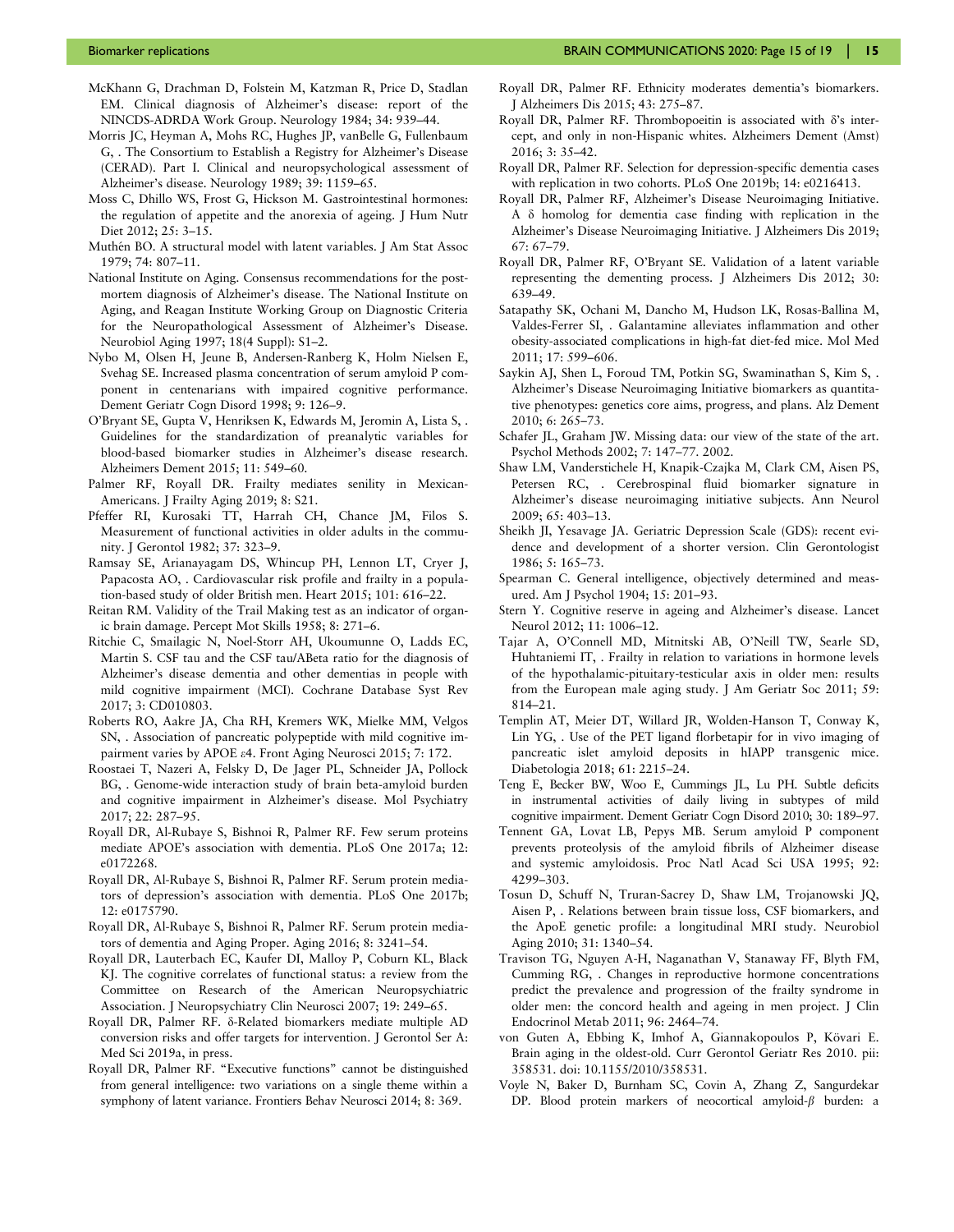<span id="page-15-0"></span>candidate study using SOMAscan technology. J Alzheimers Dis 2015; 46: 947–61.

- Wagner T, Page J, Burniston M, Skillen A, Ross JC, Manwani R, . Extracardiac 18F-florbetapir imaging in patients with systemic amyloidosis: more than hearts and minds. Eur J Nucl Med Mol Imaging 2018; 45: 1129–38.
- Waring S, O'Bryant SE, Reisch JS, Diaz-Arrastia R, Knebl J, Doody R, . The Texas Alzheimer's Research Consortium longitudinal research cohort: study design and baseline characteristics. Texas Public Health Journal 2008; 60: 9–13.
- Warren MW, Weiner LS, Texas MF, Research Care Consortium A. Lipids and adipokines as risk factors for Alzheimer's disease. J Alzheimers Dis 2012; 29: 151–7.

#### Appendix: ADNI collaborators

I. ADNI I, GO, II and III Part A: leadership and infrastructure Principal Investigator Michael W. Weiner, MD, UC San Francisco ATRI PI and Director of Coordinating Center Clinical Core Paul Aisen, MD, University of Southern California Executive Committee Michael Weiner, MD, UC San Francisco Paul Aisen, MD, University of Southern California Ronald Petersen, MD, PhD, Mayo Clinic, Rochester Clifford R. Jack, Jr., MD, Mayo Clinic, Rochester William Jagust, MD, UC Berkeley John Q. Trojanowki, MD, PhD, U Pennsylvania Arthur W. Toga, PhD, USC Laurel Beckett, PhD, UC Davis Robert C. Green, MD, MPH Brigham and Women's Hospital/ Harvard Medical School Andrew J. Saykin, PsyD, Indiana University John Morris, MD, Washington University St. Louis Leslie M. Shaw, University of Pennsylvania ADNI External Advisory Board Zaven Khachaturian, PhD, Prevent Alzheimer's Disease 2020 (Chair) Greg Sorensen, MD, Siemens Maria Carrillo, PhD, Alzheimer's Association Lew Kuller, MD, University of Pittsburgh Marc Raichle, MD, Washington University St. Louis Steven Paul, MD, Cornell University Peter Davies, MD, Albert Einstein College of Medicine of Yeshiva University Howard Fillit, MD, AD Drug Discovery Foundation Franz Hefti, PhD, Acumen Pharmaceuticals David Holtzman, MD, Washington University St. Louis M. Marcel Mesulam, MD, Northwestern University William Potter, MD, National Institute of Mental Health Peter Snyder, PhD, Brown University Data and Publications Committee Robert C. Green, MD, MPH BWH/HMS (Chair) Resource Allocation Review Committee Tom Montine, MD, PhD, University of Washington (Chair) Clinical Core Leaders Ronald Petersen, MD, PhD, Mayo Clinic, Rochester (Core PI) Paul Aisen, MD, University of Southern California Clinical Informatics and Operations Gustavo Jimenez, MBS, USC Michael Donohue, PhD, USC

- Wechsler D, Wechsler memory scale—third edition. San Antonio, TX: The Psychological Corporation; 1997.
- Weiner MW, Veitch DP. Introduction to special issue: overview of Alzheimer's Disease Neuroimaging Initiative. Alzheimers Dement 2015; 11: 730–3.
- Witte MM, Trzepacz P, Case M, Yu P, Hochstetler H, Quinlivan M, . Association between clinical measures and florbetapir F18 PET neuroimaging in mild or moderate Alzheimer's disease dementia. J Neuropsychiatry Clin Neuzrosci 2014; 26: 214–20.
- Wyman BT, Harvey DJ, Crawford K, Bernstein MA, Carmichael O, Cole PE, . Standardization of analysis sets for reporting results from ADNI MRI data. Alzheimers Dement 2013; 9: 332–7.

Devon Gessert, BS, USC Kelly Harless, BA, USC Jennifer Salazar, MBS, USC Yuliana Cabrera, BS, USC Sarah Walter, MSc, USC Lindsey Hergesheimer, BS, USC Biostatistics Core Leaders and Key Personnel Laurel Beckett, PhD, UC Davis (Core PI) Danielle Harvey, PhD, UC Davis Michael Donohue, PhD, UC San Diego Biomarkers Core Leaders and Key Personnel Leslie M. Shaw, PhD, UPenn School of Medicine John Q. Trojanowki, MD, PhD, UPenn School of Medicine Virginia Lee, PhD, MBA, UPenn School of Medicine Magdalena Korecka, PhD, UPenn School of Medicine Michal Figurski, PhD, UPenn School of Medicine Initial Concept Planning & Development Michael W. Weiner, MD, UC San Francisco Lean Thal, MD, UC San Diego Zaven Khachaturian, PhD, Prevent Alzheimer's Disease 2020 Early Project Proposal Development Leon Thal, MD, UC San Diego Neil Buckholtz, National Institute on Aging Michael W. Weiner, MD, UC San Francisco Peter J. Snyder, PhD, Brown University William Potter, MD, National Institute of Mental Health Steven Paul, MD, Cornell University Marilyn Albert, PhD, Johns Hopkins University Richard Frank, MD, PhD, Richard Frank Consulting Zaven Khachaturian, PhD, Prevent Alzheimer's Disease 2020 Part B: investigators by site Oregon Health & Science University Joseph Quinn, MD Lisa C. Silbert, MD Betty Lind, BS Jeffrey A. Kaye, MD, A.—Past Investigator Raina Carter, BA—Past Investigator Sara Dolen, BS—Past Investigator University of Southern California Lon S. Schneider, MD Sonia Pawluczyk, MD Mauricio Becerra, BS Liberty Teodoro, RN Bryan M. Spann, DO, PhD—Past Investigator University of California—San Diego James Brewer, MD, PhD Helen Vanderswag, RN Adam Fleisher, MD—Past Investigator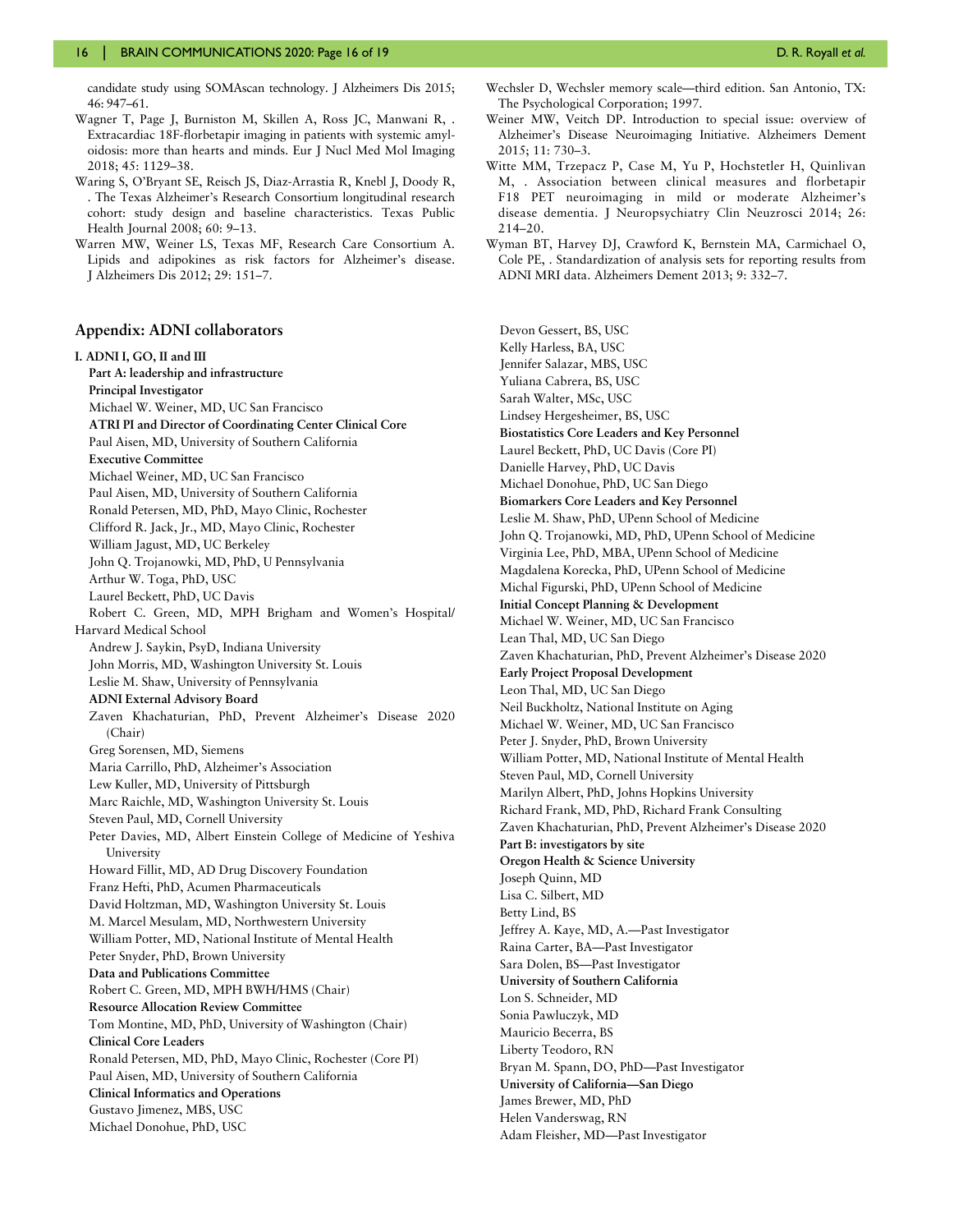University of Michigan Jaimie Ziolkowski, MA, BS, TLLP Judith L. Heidebrink, MD, MS Joanne L. Lord, LPN, BA, CCRC—Past Investigator Mayo Clinic, Rochester Ronald Petersen, MD, PhD Sara S. Mason, RN Colleen S. Albers, RN David Knopman, MD Kris Johnson, RN—Past Investigator Baylor College of Medicine Javier Villanueva-Meyer, MD Valory Pavlik, PhD Nathaniel Pacini, MA Ashley Lamb, MA Joseph S. Kass, MD, LD, FAAN Rachelle S. Doody, MD, PhD—Past Investigator Victoria Shibley, MS—Past Investigator Munir Chowdhury, MBBS, MS—Past Investigator Susan Rountree, MD—Past Investigator Mimi Dang, MD—Past Investigator Columbia University Medical Center Yaakov Stern, PhD Lawrence S. Honig, MD, PhD Karen L. Bell, MD Randy Yeh, MD Washington University, St. Louis Beau Ances, MD, PhD, MSc John C. Morris, MD David Winkfield, BS Maria Carroll, RN, MSN, GCNS-BC Angela Oliver, RN, BSN, MSG Mary L. Creech, RN, MSW—Past Investigator Mark A. Mintun, MD—Past Investigator Stacy Schneider, APRN, BC, GNP—Past Investigator University of Alabama—Birmingham Daniel Marson, JD, PhD David Geldmacher, MD Marissa Natelson Love, MD Randall Griffith, PhD, ABPP—Past Investigator David Clark, MD—Past Investigator John Brockington, MD—Past Investigator Mount Sinai School of Medicine Hillel Grossman, MD Effie Mitsis, PhD—Past Investigator Rush University Medical Center Raj C. Shah, MD Melissa Lamar, PhD Patricia Samuels Wien Center Ranjan Duara, MD Maria T. Greig-Custo, MD Rosemarie Rodriguez, PhD Johns Hopkins University Marilyn Albert, PhD Chiadi Onyike, MD Daniel D'Agostino II, BS StepMohammed O. Sheikh, MD Jamika Singleton-Garvin, CCRP Anaztasia Ulysse

Mrunalini Gaikwad Duke University Medical Center P. Murali Doraiswamy, MBBS, FRCP Jeffrey R. Petrella, MD Olga James, MD Salvador Borges-Neto, MD Terence Z. Wong, MD—Past Investigator Edward Coleman—Past Investigator University of Pennsylvania Jason H. Karlawish, MD David A. Wolk, MD Sanjeev Vaishnavi, MD Christopher M. Clark, MD—Past Investigator Steven E. Arnold, MD—Past Investigator University of Kentucky Charles D. Smith, MD Greg Jicha, MD Peter Hardy, PhD Riham El Khouli, MD Elizabeth Oates, MD Gary Conrad, MD University of Pittsburgh Oscar L. Lopez, MD MaryAnn Oakley, MA Donna M. Simpson, CRNP, MPH University of Rochester Medical Center Anton P. Porsteinsson, MD Kim Martin, RN Nancy Kowalksi, MS, RNC Melanie Keltz, RN Bonnie S. Goldstein, MS, NP—Past Investigator Kelly M. Makino, BS—Past Investigator M. Saleem Ismail, MD—Past Investigator Connie Brand, RN—Past Investigator University of California Irvine IMIND Gaby Thai, MD Aimee Pierce, MD Beatriz Yanez, RN Elizabeth Sosa, PhD Megan Witbracht, PhD University of Texas Southwestern Medical School Kyle Womack, MD Dana Mathews, MD, PhD Mary Quiceno, MD Emory University Allan I. Levey, MD, PhD James J. Lah, MD, PhD Janet S. Cellar, DNP, PMHCNS-BC University of Kansas, Medical Center Jeffrey M. Burns, MD Russell H. Swerdlow, MD William M. Brooks, PhD University of California, Los Angeles Ellen Woo, PhD Daniel H.S. Silverman, MD, PhD Edmond Teng, MD, PhD Sarah Kremen, MD Liana Apostolova, MD—Past Investigator Kathleen Tingus, PhD—Past Investigator Po H. Lu, PsyD—Past Investigator George Bartzokis, MD—Past Investigator Mayo Clinic, Jacksonville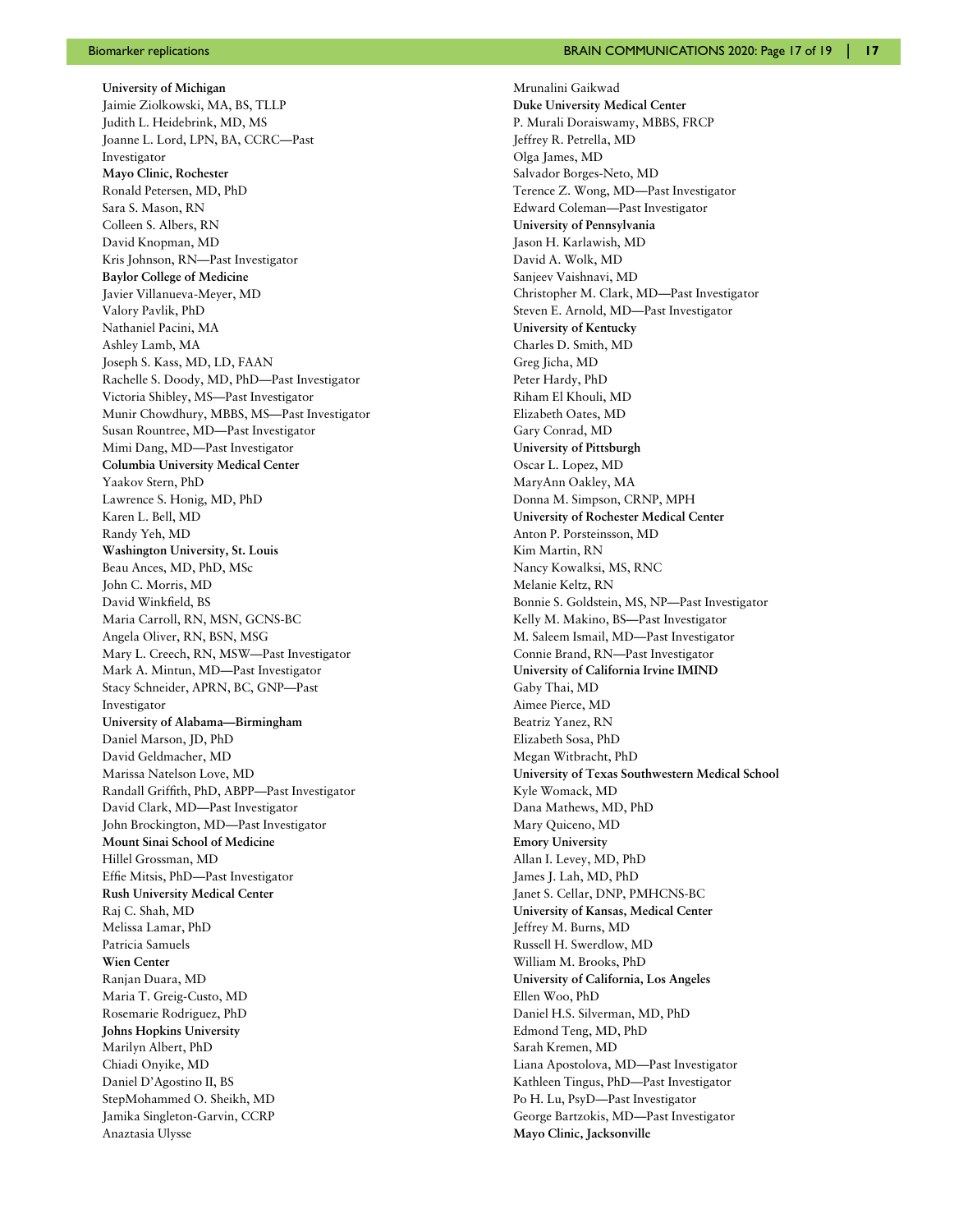Neill R Graff-Radford, MBBCH, FRCP (London) Francine Parfitt, MSH, CCRC Kim Poki-Walker, BA Indiana University Martin R. Farlow, MD Ann Marie Hake, MD Brandy R. Matthews, MD—Past Investigator Jared R. Brosch, MD Scott Herring, RN, CCRC Yale University School of Medicine Christopher H. van Dyck, MD Richard E. Carson, PhD Pradeep Varma, MD McGill Univ., Montreal-Jewish General Hospital Howard Chertkow, MD Howard Bergman, MD Chris Hosein, MEdhanie Kielb, BS—Past Investigator Sunnybrook Health Sciences, Ontario Sandra Black, MD, FRCPC Bojana Stefanovic, PhD Chris (Chinthaka) Heyn, BSC, PhD, MD, FRCPC U.B.C. Clinic for AD & Related Disorders Ging-Yuek Robin Hsiung, MD, MHSc, FRCPC Benita Mudge, BS Vesna Sossi, PhD Howard Feldman, MD, FRCPC—Past Investigator Michele Assaly, MA—Past Investigator Cognitive Neurology—St. Joseph's, Ontario Elizabeth Finger, MD Stephen Pasternack, MD, PhD William Pavlosky, MD Irina Rachinsky, MD—Past Investigator Dick Drost, PhD—Past Investigator Andrew Kertesz, MD—Past Investigator Cleveland Clinic Lou Ruvo Center for Brain Health Charles Bernick, MD, MPH Donna Munic, PhD Northwestern University Marek-Marsel Mesulam, MD Emily Rogalski, PhD Kristine Lipowski, MA Sandra Weintraub, PhD Borna Bonakdarpour, MD Diana Kerwin, MD—Past Investigator Chuang-Kuo Wu, MD, PhD—Past Investigator Nancy Johnson, PhD—Past Investigator Premiere Research Inst (Palm Beach Neurology) Carl Sadowsky, MD Teresa Villena, MD Georgetown University Medical Center Raymond Scott Turner, MD, PhD Kathleen Johnson, NP Brigid Reynolds, NP Brigham and Women's Hospital Reisa A. Sperling, MD Keith A. Johnson, MD Gad A. Marshall, MD Stanford University Jerome Yesavage, MD Joy L. Taylor, PhD Steven Chao, MD, PhD Barton Lane, MD—Past Investigator

Allyson Rosen, PhD—Past Investigator Jared Tinklenberg, MD—Past Investigator Banner Sun Health Research Institute Edward Zamrini, MD Christine M. Belden, PsyD Sherye A. Sirrel, CCRC Boston University Neil Kowall, MD Ronald Killiany, PhD Andrew E. Budson, MD Alexander Norbash, MD—Past Investigator Patricia Lynn Johnson, BA—Past Investigator Howard University Thomas O. Obisesan, MD, MPH Ntekim E. Oyonumo, MD, PhD Joanne Allard, PhD Olu Ogunlana, BPharm Case Western Reserve University Alan Lerner, MD Paula Ogrocki, PhD Curtis Tatsuoka, PhD Parianne Fatica, BA, CCRC University of California, Davis—Sacramento Evan Fletcher, PhD Pauline Maillard, PhD John Olichney, MD Charles DeCarli, MD Owen Carmichael, PhD—Past Investigator Neurological Care of CNY Smita Kittur, MD—Past Investigator Parkwood Institute Michael Borrie, MB ChB T-Y Lee, PhD Dr Rob Bartha, PhD University of Wisconsin Sterling Johnson, PhD Sanjay Asthana, MD Cynthia M. Carlsson, MD, MS Banner Alzheimer's Institute Pierre Tariot, MD Anna Burke, MD Joel Hetelle, BS Kathryn DeMarco, BS Nadira Trncic, MD, PhD, CCRC—Past Investigator Adam Fleisher, MD—Past Investigator Stephanie Reeder, BA—Past Investigator Dent Neurologic Institute Vernice Bates, MD Horacio Capote, MD Michelle Rainka, PharmD, CCRP Ohio State University Douglas W. Scharre, MD Maria Kataki, MD, PhD Rawan Tarawneh, MD Albany Medical College Earl A. Zimmerman, MD Dzintra Celmins, MD David Hart, MD Hartford Hospital, Olin Neuropsychiatry Research Center Godfrey D. Pearlson, MD Karen Blank, MD Karen Anderson, RN